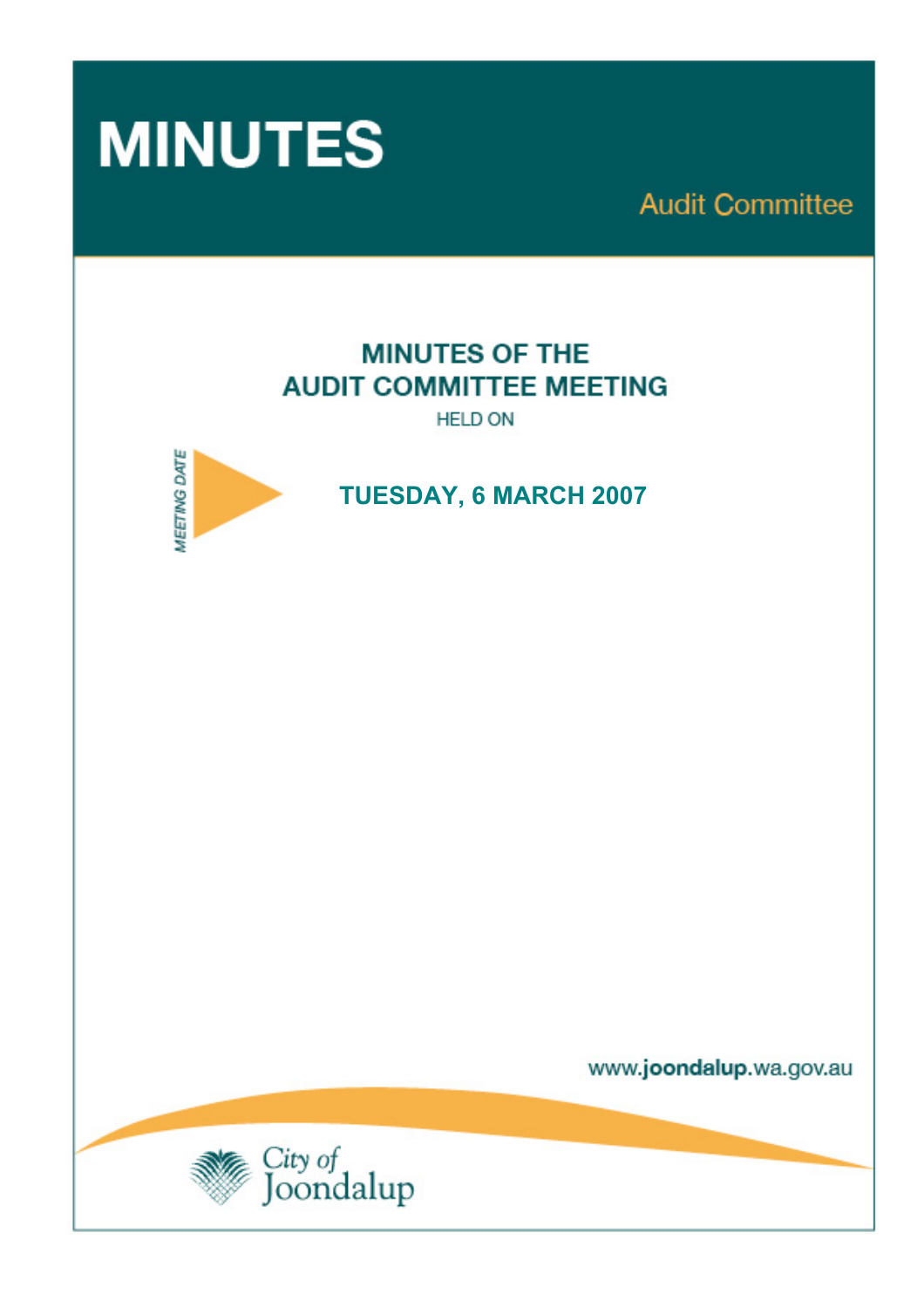## **CITY OF JOONDALUP**

#### **MINUTES OF MEETING OF THE AUDIT COMMITTEE HELD IN CONFERENCE ROOM 2, JOONDALUP CIVIC CENTRE, BOAS AVENUE, JOONDALUP ON TUESDAY, 6 MARCH 2007**

#### **ATTENDANCE**

#### **Committee Members:**

| Cr Tom McLean<br>Cr Steve Magyar<br><b>Mayor Troy Pickard</b><br><b>Cr Geoff Amphlett</b><br><b>Cr Richard Currie</b> | <b>Presiding Person</b><br><b>Deputy Presiding Person</b>                                                                             | North Ward<br>North-Central Ward<br>Central Ward<br>South Ward |
|-----------------------------------------------------------------------------------------------------------------------|---------------------------------------------------------------------------------------------------------------------------------------|----------------------------------------------------------------|
| Officers:                                                                                                             |                                                                                                                                       |                                                                |
| Mr Garry Hunt<br>Mr Mike Tidy<br>Mr Said Hafez<br>Ms Lesley Taylor                                                    | Chief Executive Officer<br><b>Director Corporate Services</b><br><b>Manager Financial Services</b><br><b>Administrative Secretary</b> | to 1930 hrs                                                    |
| Observer:                                                                                                             |                                                                                                                                       |                                                                |

| Cr R Fishwick   | South Ward                |              |
|-----------------|---------------------------|--------------|
| In Attendance   |                           |              |
| Mr Patrick Warr | <b>Bentleys MRI Perth</b> | to 1830 hrs. |

#### **DECLARATION OF OPENING**

The Presiding Person declared the meeting open at 1806 hrs.

#### **APOLOGIES/LEAVE OF ABSENCE**

Apologies - Crs Hart and John

#### **CONFIRMATION OF MINUTES**

#### MINUTES OF THE AUDIT COMMITTEE MEETING HELD ON 5 DECEMBER 2006

**MOVED Cr Magyar, SECONDED Cr Amphlett that the minutes of the meeting of the Audit Committee held on 5 December 2006 be confirmed as a true and correct record.** 

The Motion was Put and **CARRIED UNANIMOUSLY (5/0)** 

**In favour of the Motion:** Mayor Pickard, Crs McLean, Magyar, Amphlett and Currie.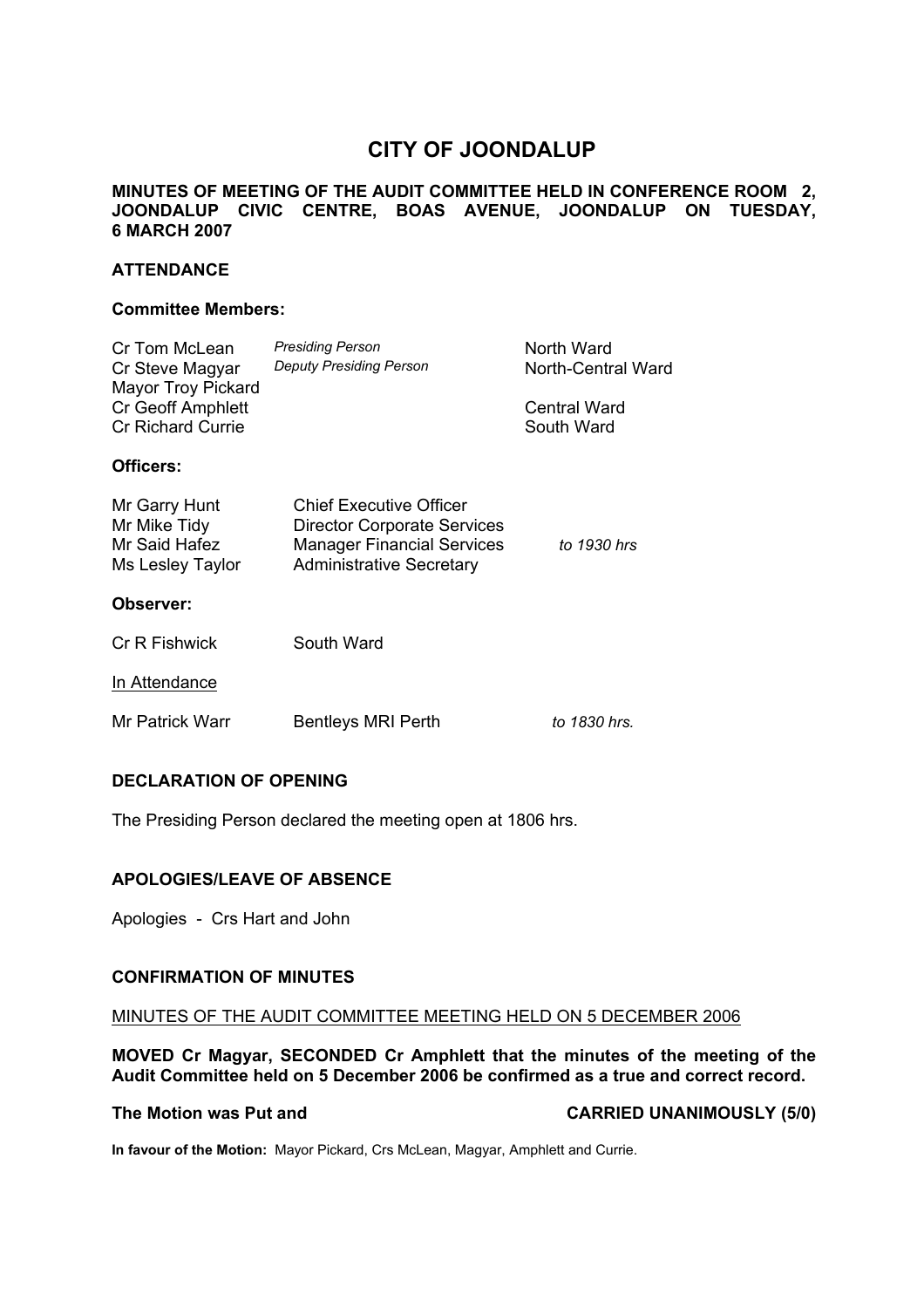### **ANNOUNCEMENTS BY THE PRESIDING PERSON WITHOUT DISCUSSION**

Nil.

#### **DECLARATIONS OF INTEREST**

#### **Disclosure of Financial Interests**

Nil.

#### **Disclosure of interest affecting impartiality**

| <b>Name/Position</b>      | Mr Garry Hunt - Chief Executive Officer                 |  |
|---------------------------|---------------------------------------------------------|--|
| <b>Item No/Subject</b>    | Item 2 – Quarterly Report – Corporate Credit Card Usage |  |
| <b>Nature of interest</b> | Interest that may affect impartiality                   |  |
| <b>Extent of interest</b> | Relates to CEO credit card expenditure                  |  |

| <b>Name/Position</b>      | Mr Mike Tidy, Director Corporate Services                     |
|---------------------------|---------------------------------------------------------------|
| <b>Item No/Subject</b>    | Item 2 – Quarterly Report – Corporate Credit Card Usage       |
| <b>Nature of interest</b> | Interest that may affect impartiality                         |
| <b>Extent of interest</b> | Mr Tidy was a participant/guest at the City Xmas lunch listed |
|                           | in Appendix 1 to the report                                   |

#### **IDENTIFICATION OF MATTERS FOR WHICH THE MEETING MAY SIT BEHIND CLOSED DOORS**

Nil.

#### **PETITIONS AND DEPUTATIONS**

Nil.

## **ITEM 1 INTRODUCTION OF AUDITOR TO MEMBERS OF THE AUDIT COMMITTEE - [50068]**

**WARD:** All

| <b>RESPONSIBLE</b> | Mr Mike Tidy              |
|--------------------|---------------------------|
| <b>DIRECTOR:</b>   | <b>Corporate Services</b> |

Mr Patrick Warr of Bentleys MRI Perth addressed the Committee and presented an overview of the processes Bentleys will undertake in conducting the forthcoming audit for the City, together with a list of anticipated timelines within which each process would occur.

*Mr Patrick Warr left the Room at 1830 hrs.*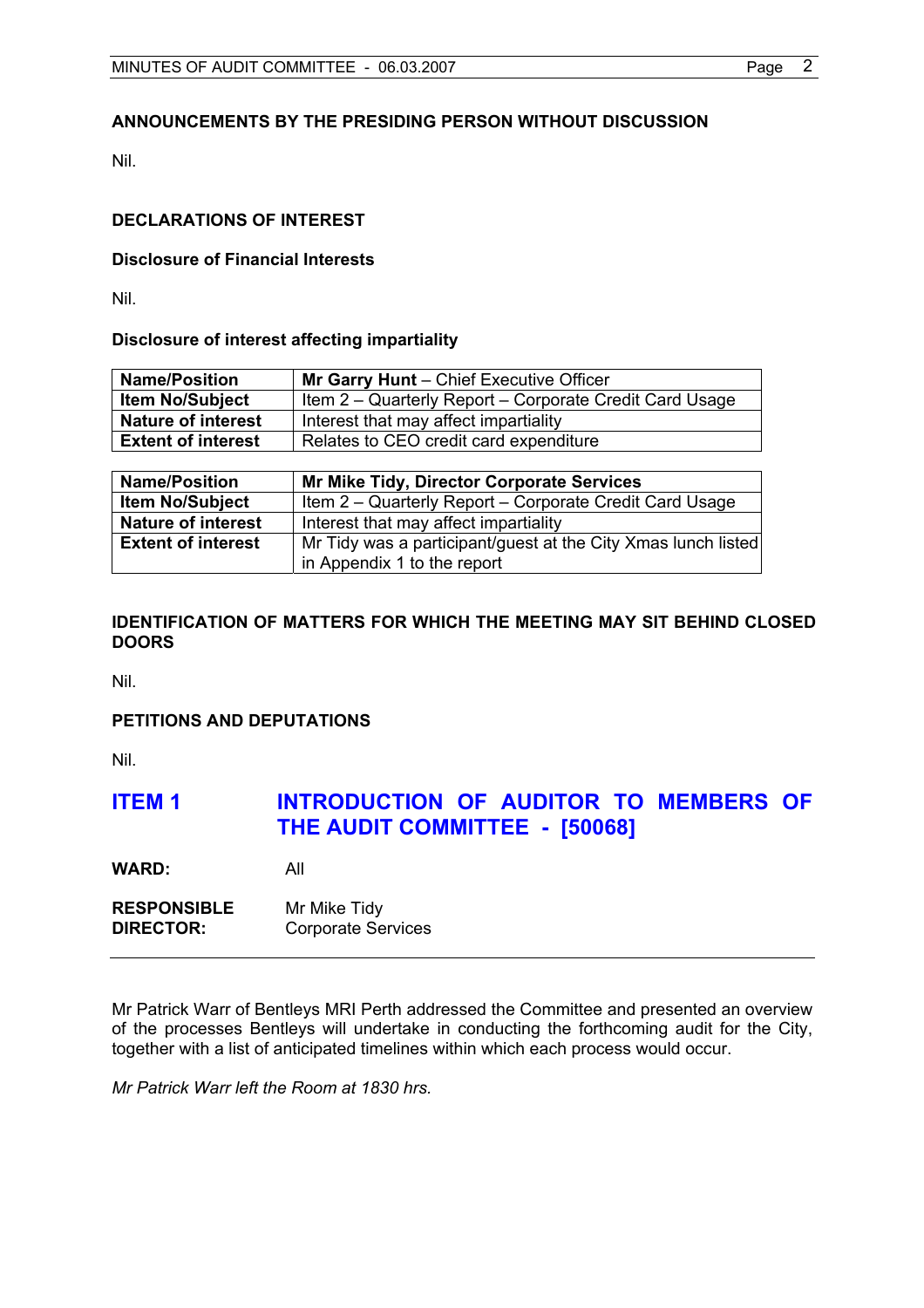## **ITEM 2 QUARTERLY REPORT- CORPORATE CREDIT CARD USAGE - [09882] [18049]**

**WARD:** All

**RESPONSIBLE** Mr Mike Tidy **DIRECTOR:** Corporate Services

#### **PURPOSE**

The purpose of this report is to provide the Audit Committee with details of the corporate credit card usage of the CEO for the quarter ended 31 December 2006.

#### **EXECUTIVE SUMMARY**

The report of the CEO's credit card usage for the quarter ended 31 December 2006 is attached.

It is recommended that the Audit Committee *NOTES the report on the corporate credit card usage of the CEO for the quarter ended 31 December 2006.* 

#### **BACKGROUND**

At its meeting held on 11 October 2005 (CJ210-10/05 refers), Council inter alia resolved that a quarterly report on the corporate credit card usage of the CEO is to be prepared and presented to the Audit Committee.

#### **DETAILS**

The report listing all credit card payments made by the CEO for the quarter, including bank fees, is set out in Attachment 1.

#### **Issues and options considered:**

As provided in CJ210 – 10/05.

#### **Link to Strategic Plan:**

The report on credit card usage links to the Strategic Plan outcome of: "The City of Joondalup is a sustainable and accountable business" and in particular objective 4.1 which is "to manage the business in a responsible and accountable manner".

#### **Legislation – Statutory Provisions:**

Regulation 11(1) of the Local Government (Financial Management) Regulations 1996 requires a local government to develop procedures for the authorisation and payment of accounts to ensure that there is effective security for, and properly authorised use of credit cards.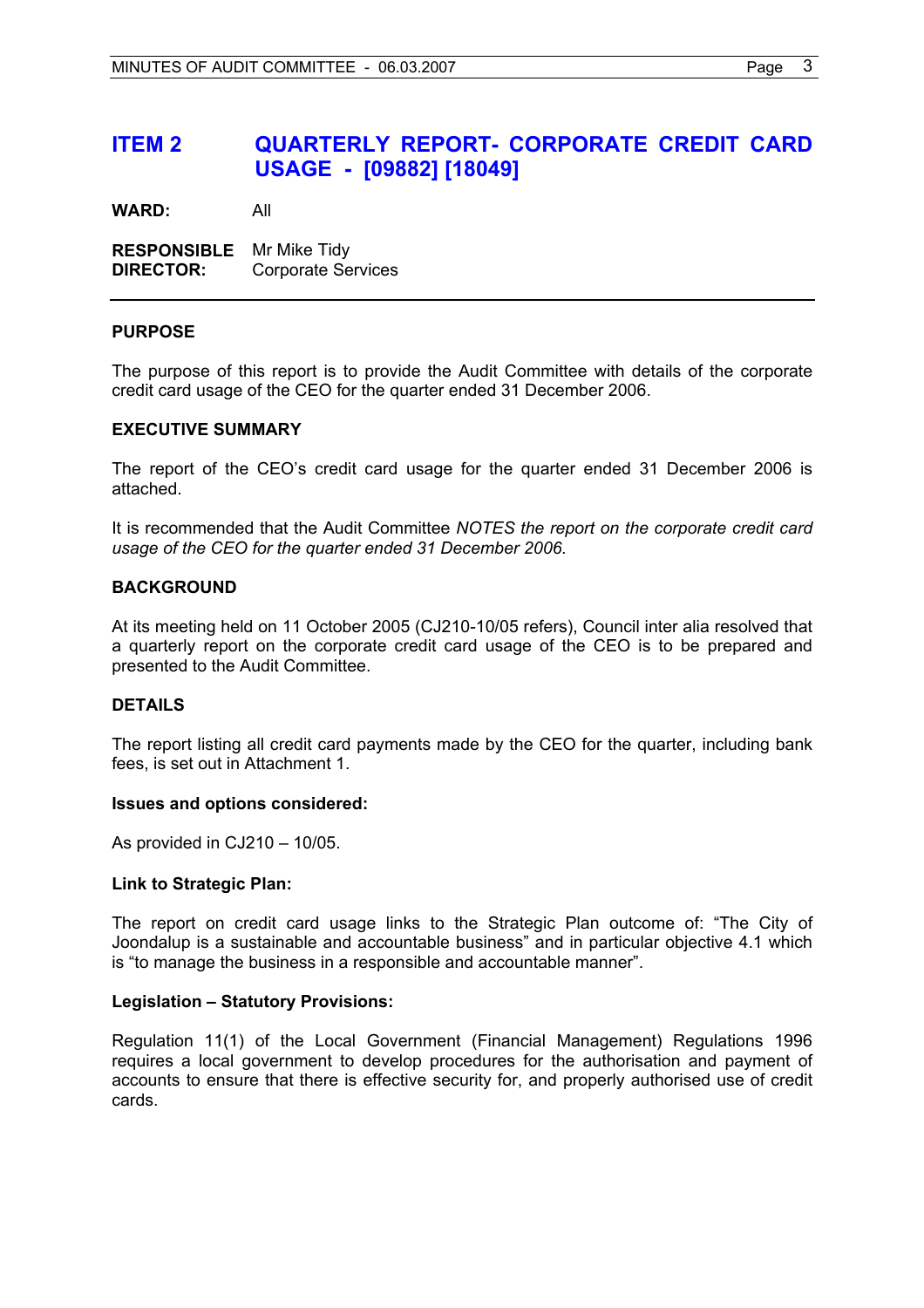#### **Risk Management considerations:**

In accordance with the City's Corporate Procedure 5.9 Use of Credit/Charge Cards, the CEO's credit card has a maximum limit of \$5,000. All expenditure incurred by the CEO by way of credit card is authorised by the Director Corporate Services. It is also a requirement, by resolution of Council, that the CEO's credit card expenditure is reviewed by the Audit Committee on a quarterly basis. The procedure additionally covers matters such as the issue and return of credit cards, lost or stolen cards, what purchases can be made by credit cards, documentation requirements and management review.

#### **Financial/Budget Implications:**

Not Applicable.

#### **Policy Implications:**

Not Applicable.

#### **Regional Significance:**

Not Applicable.

#### **Sustainability Implications:**

By ensuring that expenditure is incurred in accordance with procedures and within budget parameters, financial viability and sustainability is maintained.

#### **Consultation:**

Not Applicable.

#### **COMMENT**

The CEO's credit card usage is in accordance with Corporate Procedure 5.9 - Use of Credit/Charge Cards - and the Contract of Employment of the CEO, with all expenditure being business related and authorised by the Director Corporate Services.

#### **ATTACHMENTS**

Attachment 1 CEO Credit Card Expenditure for the Quarter Ended 31 December 2006

#### **VOTING REQUIREMENTS**

Simple Majority

**MOVED Mayor Pickard, SECONDED Cr Amphlett that the Audit Committee NOTES the report on the corporate credit card usage of the CEO for the quarter ended 31 December 2006.** 

**In favour of the Motion:** Mayor Pickard, Crs McLean, Magyar, Amphlett and Currie.

#### **The Motion was Put and CARRIED (5/0) CARRIED (5/0)**

*Appendix 1 refers*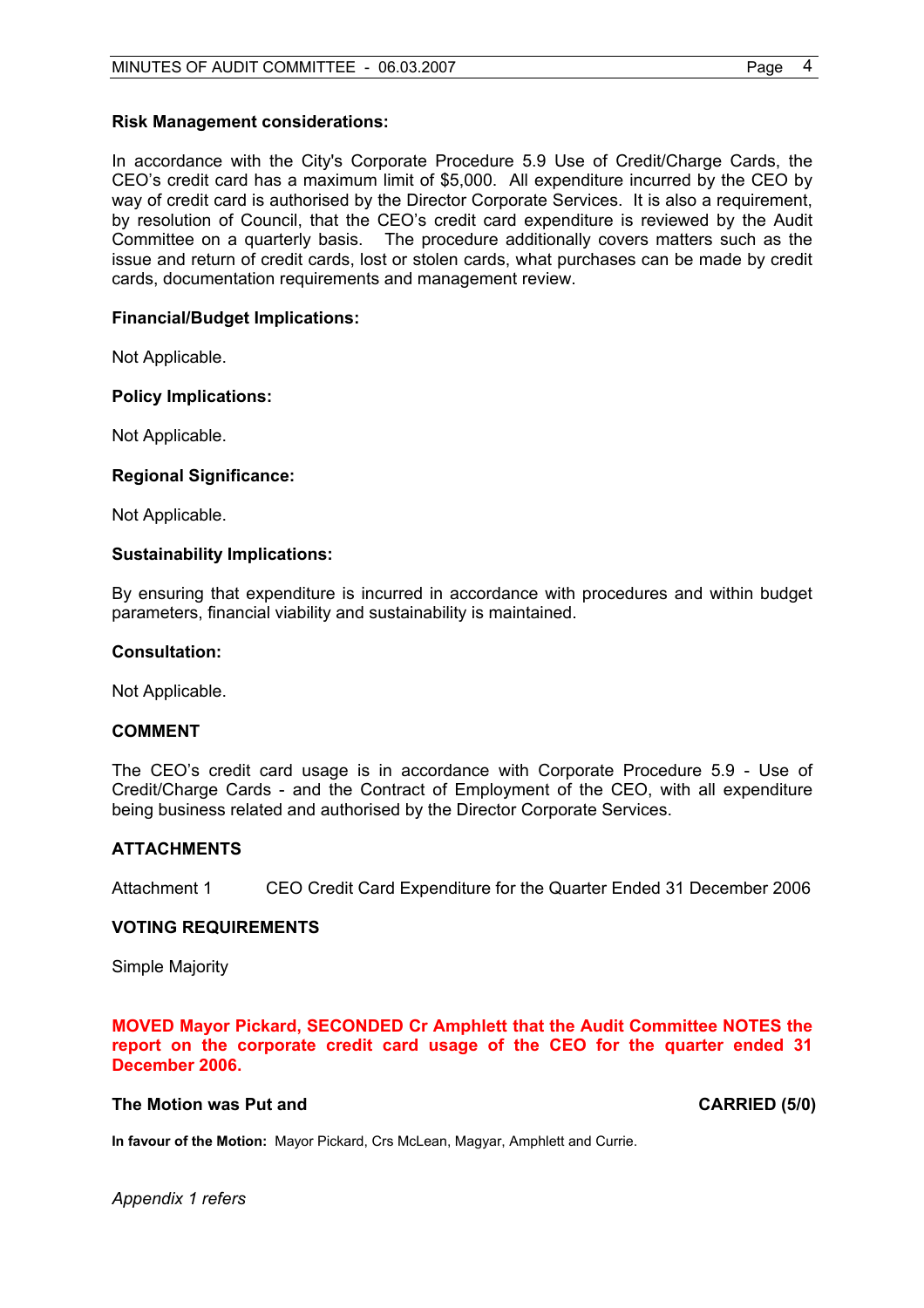## **ITEM 3 HALF-YEARLY REPORT - CONTRACT EXTENSIONS - [07032]**

**WARD:** All

**RESPONSIBLE** Mr Mike Tidy **DIRECTOR:** Corporate Services

#### **PURPOSE**

The purpose of this report is to provide the Audit Committee with details of contracts extended by the Chief Executive Officer between July and December 2006.

#### **EXECUTIVE SUMMARY**

The report of contracts extended by the Chief Executive Officer during the half-year from 1 July to 31 December 2006 is provided in Attachments 1 and 2.

*It is recommended that the Audit Committee NOTES the report detailing contracts extended by the CEO during the period July – December 2006.* 

#### **BACKGROUND**

At its meeting held on 1 November 2005 (CJ231-11/05 refers), Council resolved that a halfyearly report be prepared for the Audit Committee detailing contracts that were originally approved by Council and have subsequently been extended by the Chief Executive Officer.

#### **DETAILS**

Council has delegated to the CEO the authority to approve all contract extensions on tenders approved by Council subject to a report to the Audit Committee being prepared on a half-yearly basis providing details of those contracts extended.

#### **Issues and options considered:**

The report detailing contracts extended by the CEO is provided at Attachments 1 and 2.

#### **Link to Strategic Plan:**

The report of contracts extended by the CEO links to the Strategic Plan outcome of:

"The City of Joondalup is a sustainable and accountable business" and in particular Objective 4.1 which is "to manage the business in a responsible and accountable manner".

#### **Legislation – Statutory Provisions:**

The City's legal advice is that under section 5.41(d) of the Local Government Act 1995 the CEO may be delegated the power to extend a contract – provided the CEO does not extend the contract beyond the "total term of the contract" specified by the Council in the resolution.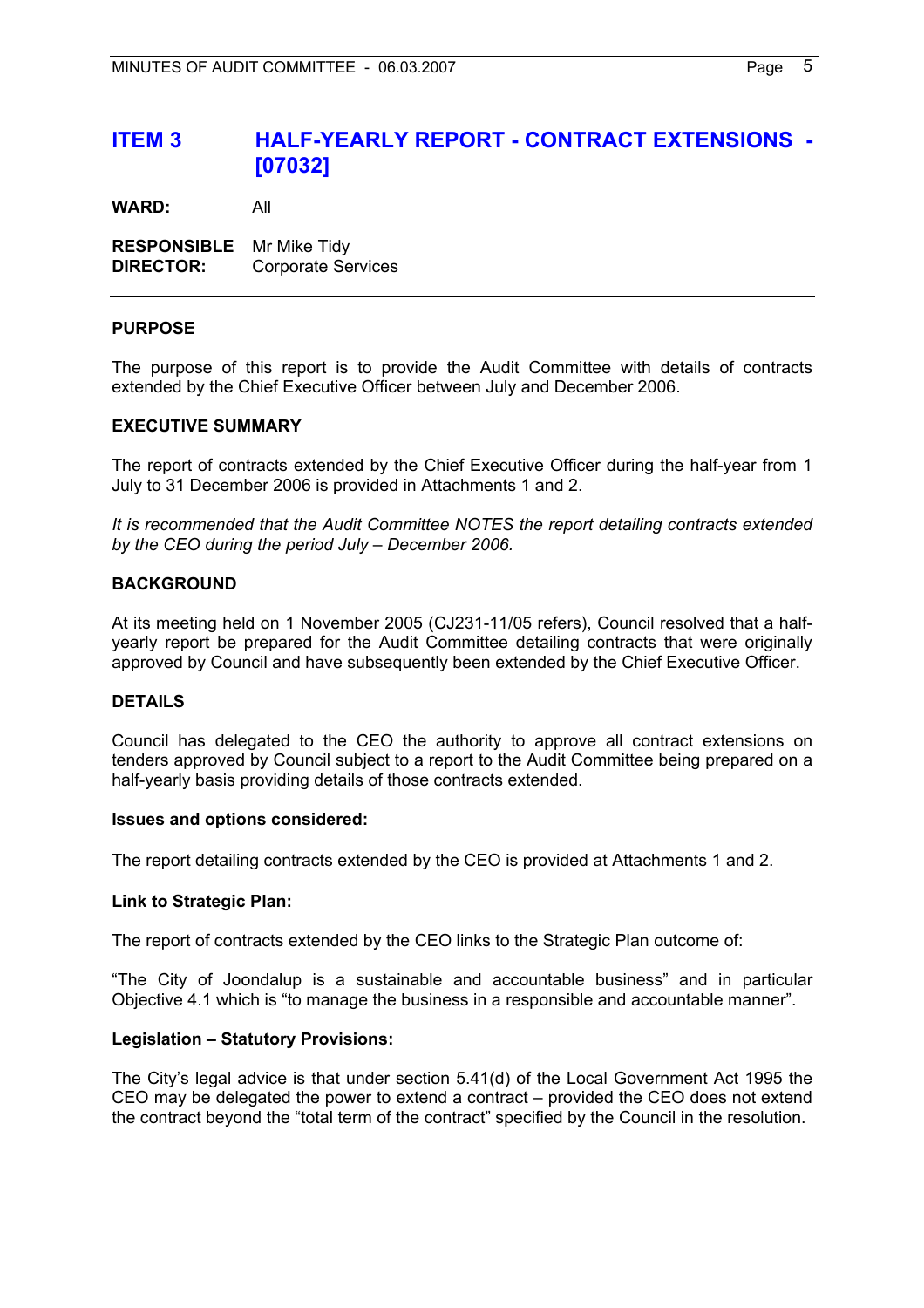#### **Risk Management considerations:**

The delegated authority to extend contracts is limited to the original terms and conditions approved by resolution of Council when the tender was first awarded.

#### **Financial/Budget Implications:**

In accordance with each individual contract and approved budget limits.

#### **Policy Implications:**

Not Applicable.

#### **Regional Significance:**

Not Applicable.

#### **Sustainability Implications:**

Not Applicable.

#### **Consultation:**

Not Applicable.

#### **COMMENT**

This report provides the Audit Committee with details of contracts originally approved by Council or by the CEO under delegated authority, which have subsequently been extended by the CEO during the period from July to December 2006.

#### **ATTACHMENTS**

| Attachment 1 | Extensions of Council's originally approved contracts |
|--------------|-------------------------------------------------------|
| Attachment 2 | Extensions of CEO originally approved contracts       |

#### **VOTING REQUIREMENTS**

Simple Majority

#### **MOVED Cr Amphlett, SECONDED Cr Currie that the Audit Committee NOTES the report detailing contracts extended by the CEO during the half-year period between July 2006 and December 2006.**

Discussion ensued, with a number of questions being raised in relation to the review processes undertaken to gauge satisfactory performance of the contractor prior to any renewal/extension of the contract.

Cr Magyar made reference to the information contained within the attachments to this report and requested that an additional column be provided that shows the final contract completion date.

#### The Motion was Put and **CARRIED** (5/0)

**In favour of the Motion:** Mayor Pickard, Crs McLean, Magyar, Amphlett and Currie.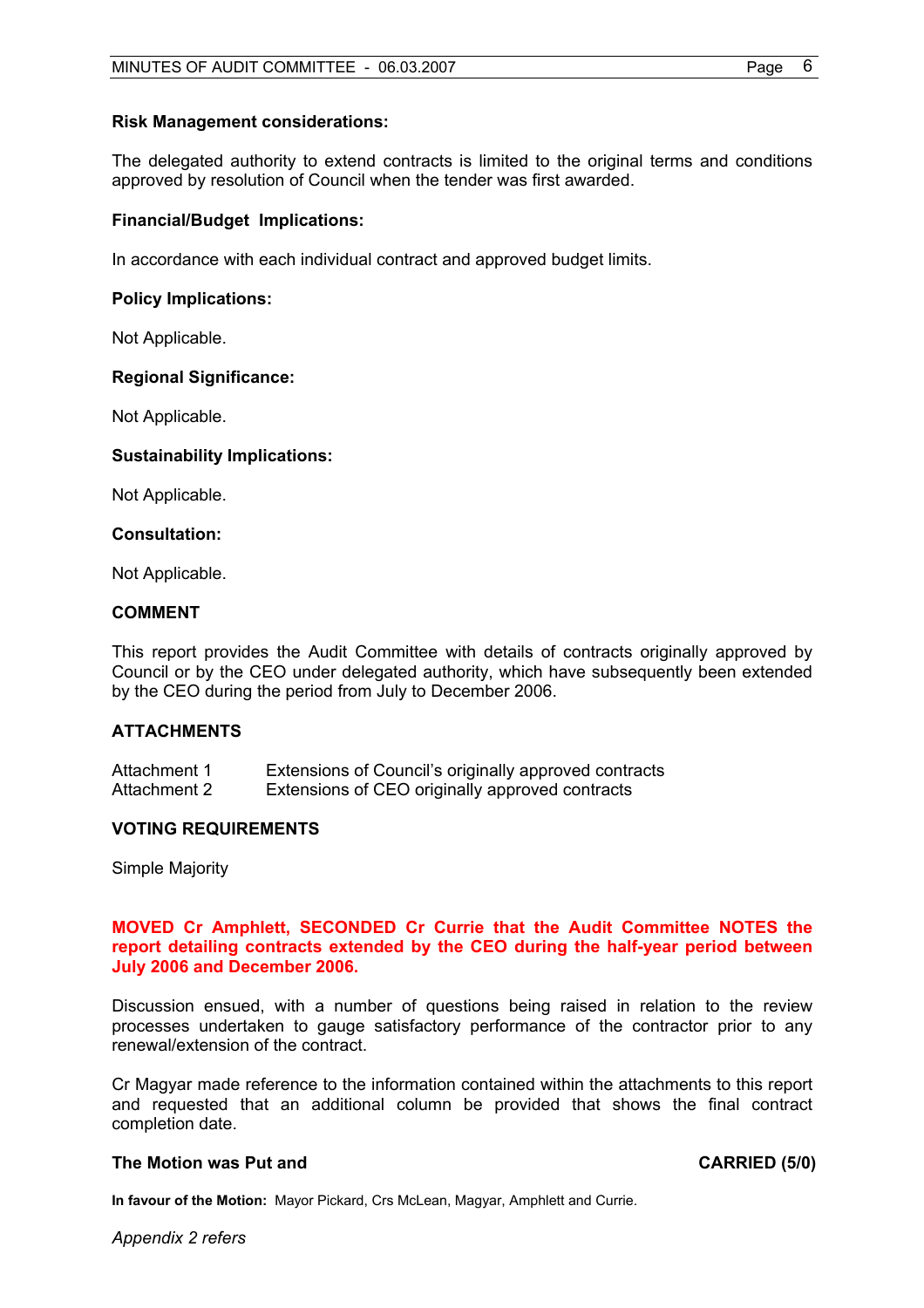## **ITEM 4 WRITE OFF OF MONIES - [07032]**

**WARD:** All

| <b>RESPONSIBLE</b> | Mr Mike Tidy              |
|--------------------|---------------------------|
| <b>DIRECTOR:</b>   | <b>Corporate Services</b> |

#### **PURPOSE**

To report to the Audit Committee on monies written off under delegated authority.

#### **EXECUTIVE SUMMARY**

The semi-annual report of amounts written off under delegated authority during the six months ended on 31 December 2006 follows. Amounts between \$100 and \$20,000 are normally listed in a schedule but for this reporting period there were no individual write-offs over \$100.

 *It is recommended that the Audit Committee RECEIVES the report of amounts written-off under delegated authority for the period July to December 2006.* 

#### **BACKGROUND**

Section 6.12 (1)(c) of the Local Government Act 1995 gives the Council the power to write off any amount of money owing to the City.

By authority of section 5.42 of the Act, the Council delegated this authority to the CEO, who in turn, under section 5.44, delegated his authority to nominated employees, up to the limits provided in the instrument of delegation.

#### **DETAILS**

At its meeting held on 6 June 2006 (CJ079-06/06 refers) Council approved 'inter alia' to delegate to the CEO the authority to write-off monies owed to the City, subject to a report being provided to the Audit Committee on a six (6) monthly basis on the exercise of this delegation for amounts between \$100 and \$20,000.

During the six month ended on 31 December 2006 a total amount of \$10,550.75 was writtenoff; none of the items included was over \$100.

The total amount of Rates written-off was \$4,239.70 made up of 3,729 small items. These items vary from one cent to five dollars each, representing in the main, rounding decimals or penalty interest charged for a few days' late payment where ratepayers did not pay the penalty and the cost of collection was, for all practical purposes, proving to be uneconomical.

The total outstanding Library bad debt written off from expired memberships was \$6,311.05. This amount is broken down into \$4,337.05 in small fines and \$1,974.00 in bills averaging \$7 each, the collection of which became doubtful and the whereabouts of debtors un-known.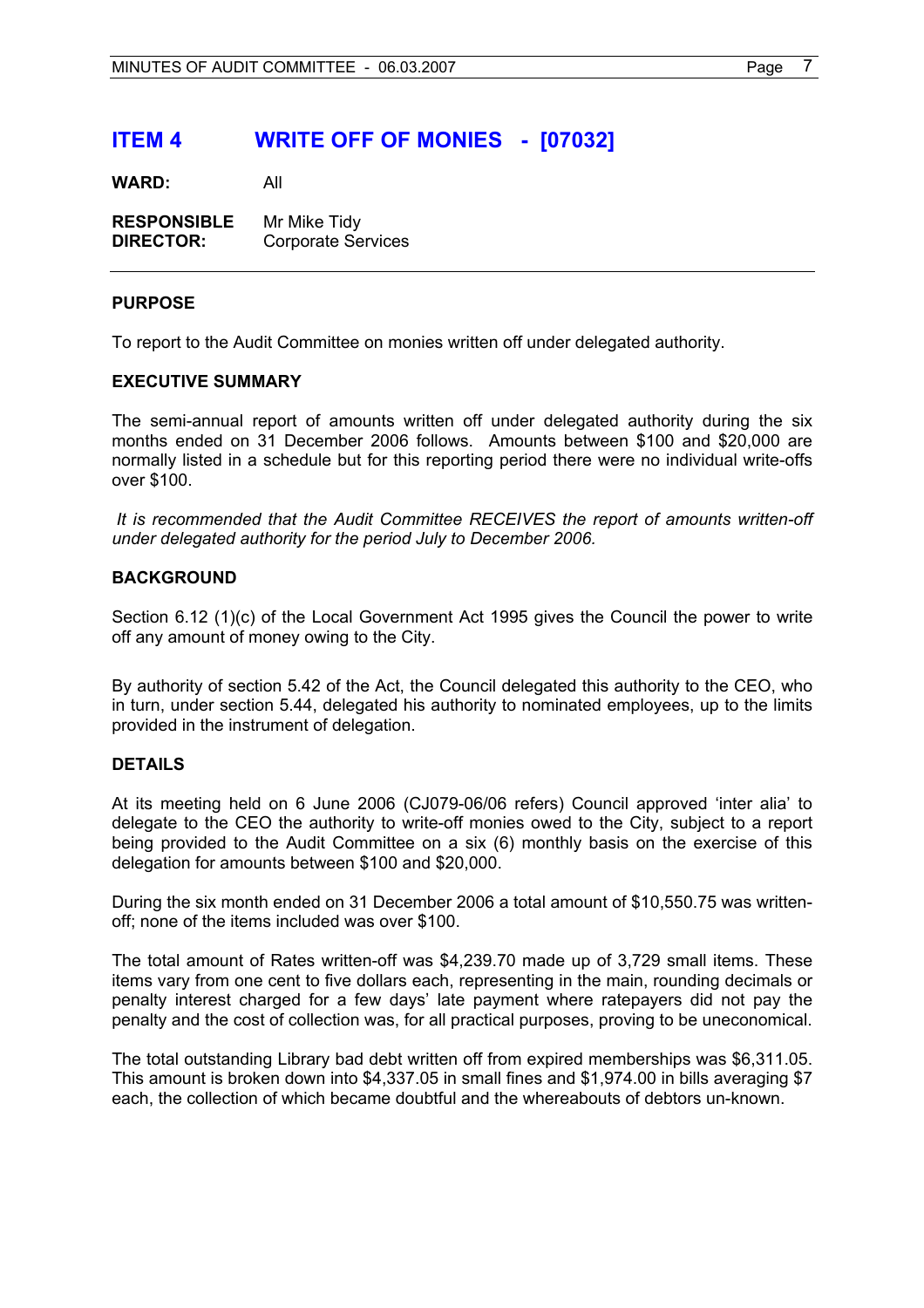#### **Link to Strategic Plan:**

4.3.3 Provide fair and transparent decision-making processes.

#### **Legislation – Statutory Provisions:**

Section 6.12 (1)(c) of the Local Government Act 1995.

#### **Financial/Budget Implications:**

Amounts of Rates written off are charged back to the Rate account originally credited and get adjusted against the Rate revenue for the year. Library charges are accounted for separately and only taken to income when collected.

#### **Policy Implications:**

Delegation of Authority.

#### **Regional Significance:**

Not Applicable.

#### **Sustainability Implications:**

Not Applicable.

#### **Consultation:**

Not Applicable.

#### **COMMENT**

Monies written-off under delegated authority totalled \$10,550.75 made up of small items all of which fell below the limit specified for detailed reporting to the Audit Committee.

#### **ATTACHMENTS**

Nil.

#### **VOTING REQUIREMENTS**

Simple Majority

#### **MOVED Cr Currie, SECONDED Cr Magyar that the Audit Committee RECEIVES the report of monies written-off under delegated authority for the period July to December 2006.**

#### **The Motion was Put and CARRIED (5/0) CARRIED (5/0)**

**In favour of the Motion:** Mayor Pickard, Crs McLean, Magyar, Amphlett and Currie.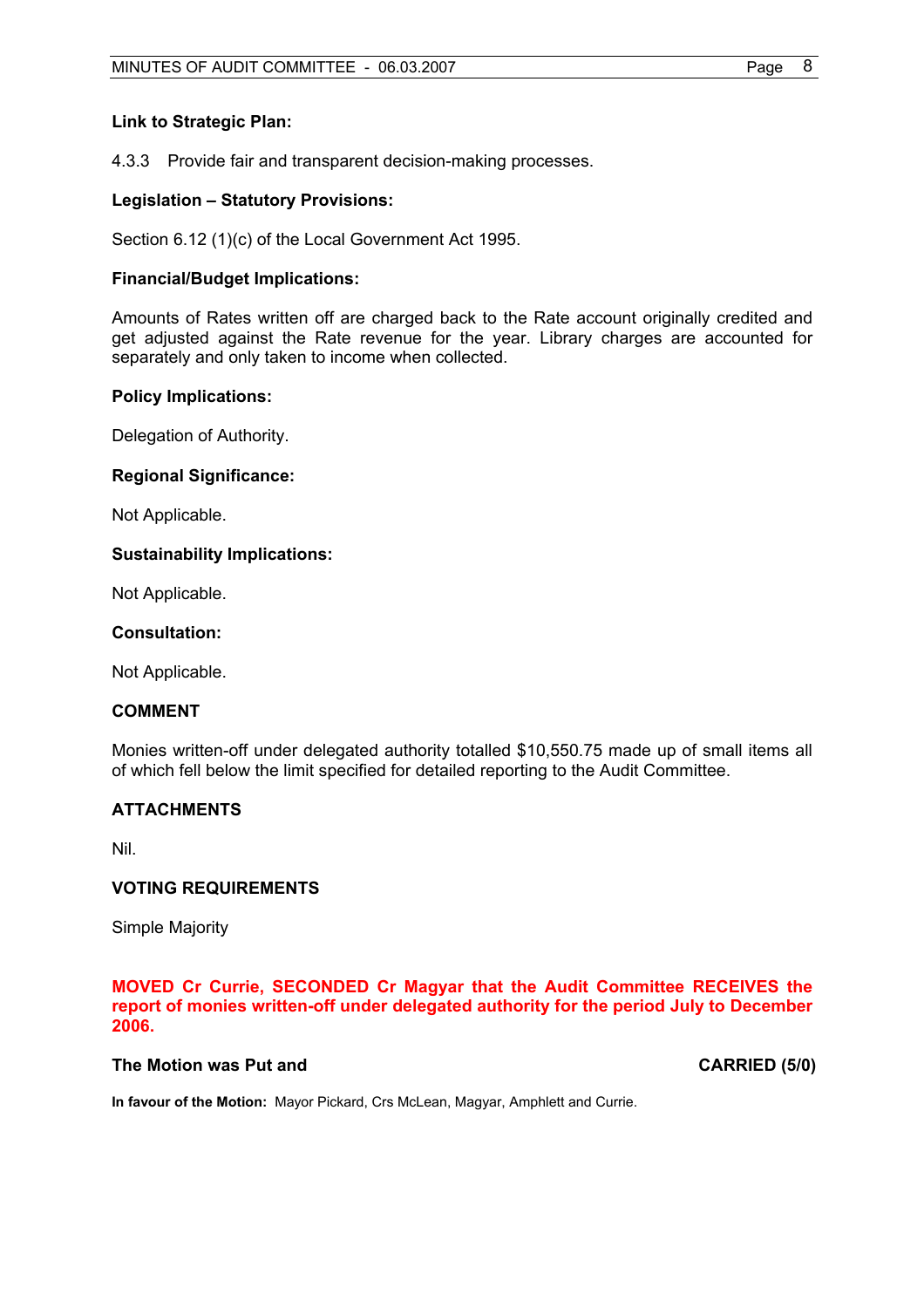## **ITEM 5 CONSIDERATION OF THE AUDITOR'S MANAGEMENT LETTER FOR THE AUDIT OF THE ACCOUNTS FOR THE YEAR ENDED 30 JUNE 2006 – [58591]**

**WARD:** All

**RESPONSIBLE** Mr Mike Tidy **DIRECTOR:** Corporate Services

#### **PURPOSE**

This report is to consider the management letter issued by the auditors in relation to the audit of the City of Joondalup's accounts for the year ended 30 June 2006.

#### **EXECUTIVE SUMMARY**

At the completion of the annual audit the auditors may in addition to the Independent Audit Report that accompanies the accounts issue a management letter. The management letter usually addresses issues that the auditor wishes to raise but which do not warrant any qualification or statement in the Independent Audit Report.

The Independent Audit Report on the accounts for the financial year to 30 June 2006 was completed by the auditors in October 2006 and was considered by Council at its meeting on 31 October 2006. The audit was completed by Deloitte Touché Tohmatsu who were the auditors for the 2005/06 financial year but their contract has since concluded and Council has subsequently appointed new auditors. The management letter was received in December 2006 and sets out six issues.

*It is recommended that the Audit Committee recommends to Council that the report on the Management Letter by the auditors in relation to the audit of the annual financial accounts for the financial year ended 30 June 2006 be received and the management responses to each of the issues raised be noted.* 

#### **BACKGROUND**

Part 7 of the Local Government Act 1995, (the Act) sets out the requirements in relation to the conduct of audits of local governments. This includes provisions for the establishment of regulations in relation to the conduct of audits and these are in turn set out in the Local Government (Audit) Regulations 1996 (the Regulations). Regulation 10 of the Regulations sets out the reporting requirements of auditors and sub regulation (4) provides;

"Where it is considered by the auditor to be appropriate to do so, the auditor is to prepare a management report to accompany the auditor's report and to forward a copy of the management report to the persons specified in section 7.9(1) with the auditor's report."

Section 7.9(1) specifies the persons as the mayor or president, the CEO and the Minister.

It should be noted that the requirement for a management letter is only where it is considered by the auditor to be appropriate to do so and there have been occasions in the past when management letters have not been issued.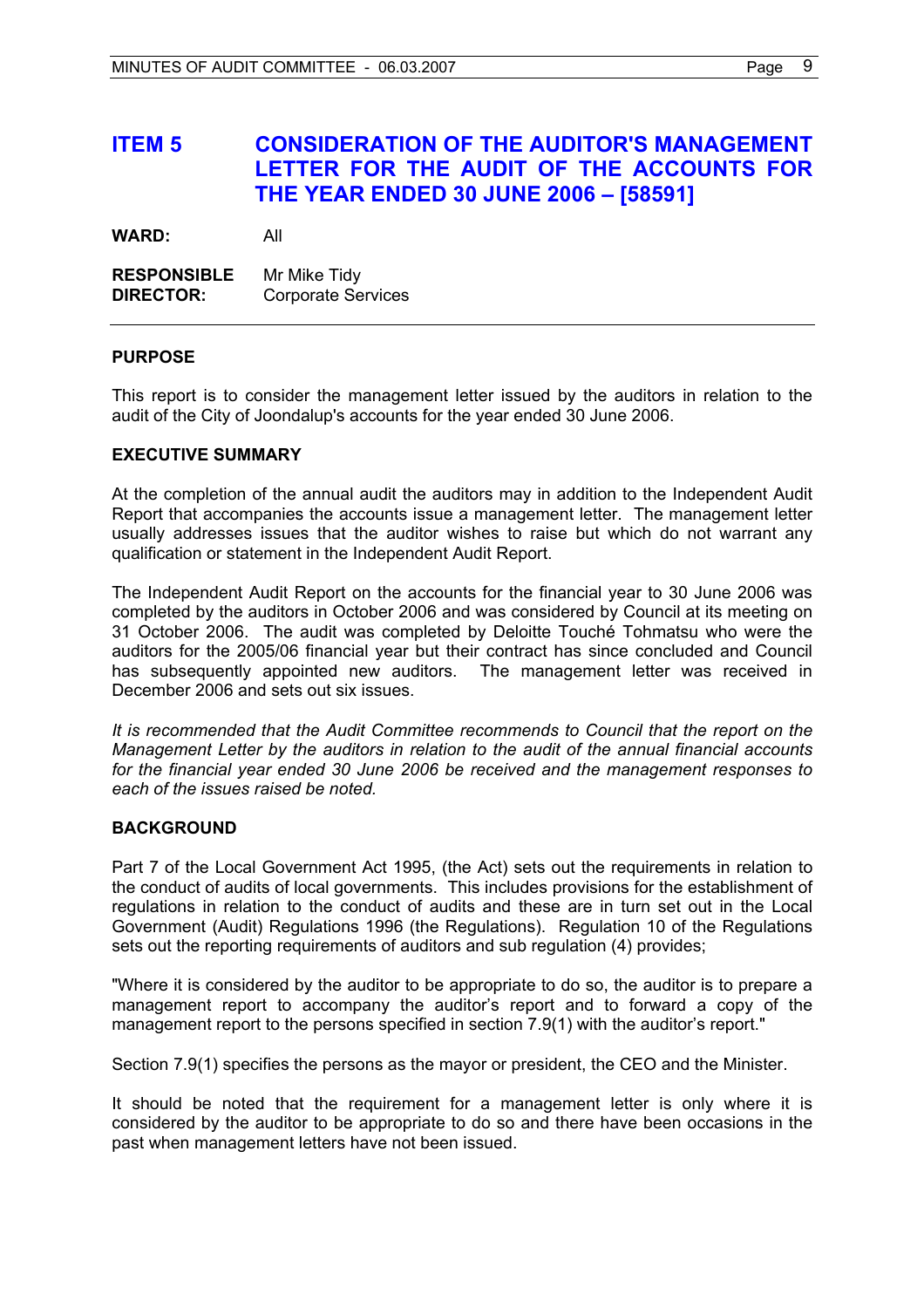#### **DETAILS**

The management letter in relation to the audited accounts for the financial year ended 30 June 2006 sets out six identified issues and these are detailed in the management letter at Attachment 1.

#### **Issues and options considered:**

Each of the issues that have been raised by the auditors have been examined and discussed with management in some detail and the management response in relation to each of the issues is included in the management letter under the heading of Management Response on the left hand side.

The Committee may recommend acceptance and noting of managements responses in relation to each of the issues or recommend an alternative course of action.

#### **Link to Strategic Plan:**

Objective 4.1 - To manage the business in a responsible and accountable manner.

#### **Legislation – Statutory Provisions:**

Part 7 of the Local Government Act 1995 and the Local Government (Audit) Regulations 1996 apply. In particular, regulation 10 sets out the reporting requirements of auditors as follows -

#### **10. Report by auditor**

- (1) An auditor's report is to be forwarded to the persons specified in section 7.9(1) within 30 days of completing the audit.
- (2) The report is to give the auditor's opinion on
	- (a) the financial position of the local government; and
	- (b) the results of the operations of the local government.
- (3) The report is to include
	- (a) any material matters that in the opinion of the auditor indicate significant adverse trends in the financial position or the financial management practices of the local government;
	- (b) any matters indicating non-compliance with Part 6 of the Act, the *Local Government (Financial Management) Regulations 1996* or applicable financial controls in any other written law;
	- (c) details of whether information and explanations were obtained by the auditor; and
	- (d) a report on the conduct of the audit.
- (4) Where it is considered by the auditor to be appropriate to do so, the auditor is to prepare a management report to accompany the auditor's report and to forward a copy of the management report to the persons specified in section 7.9(1) with the auditor's report.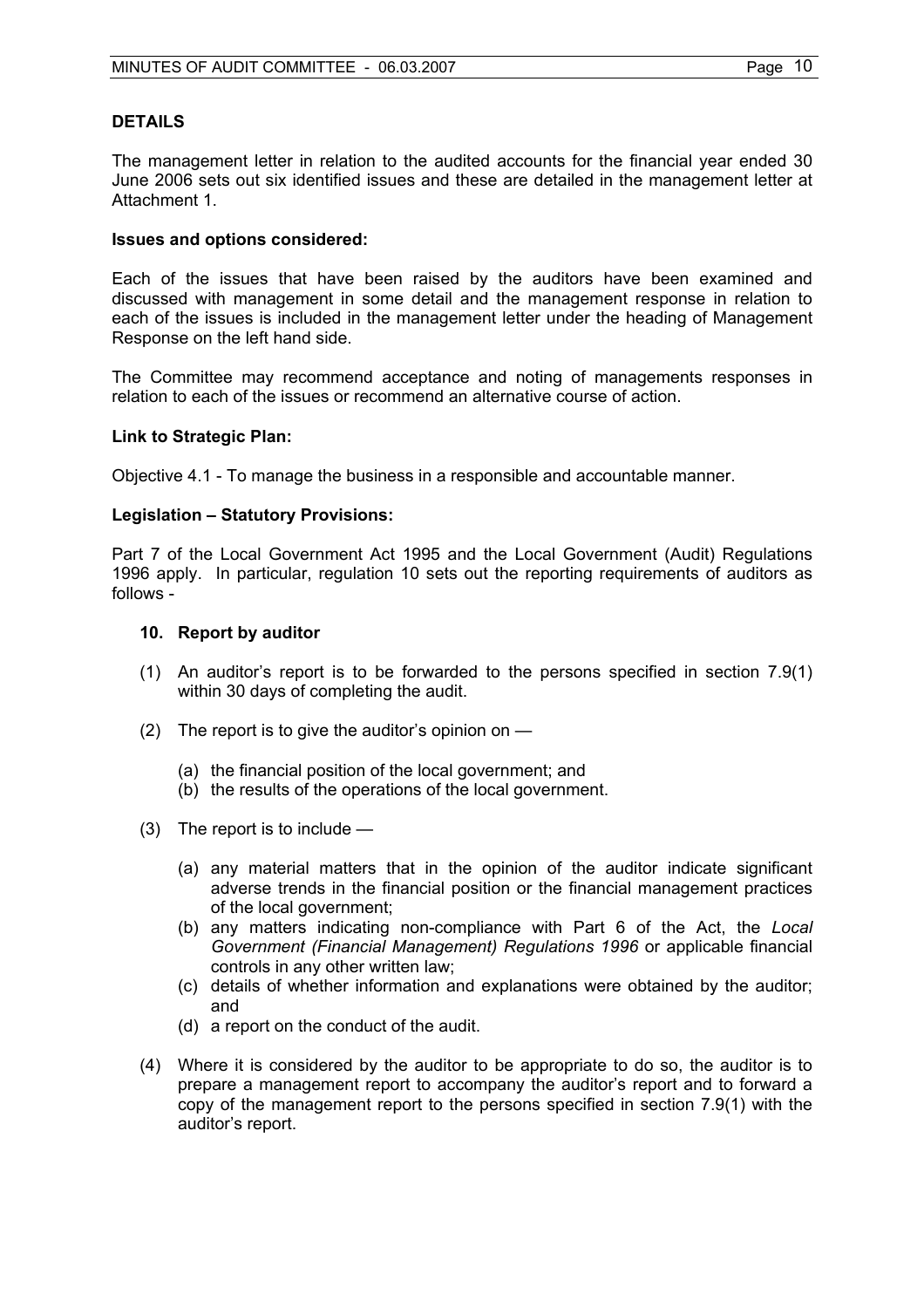#### **Risk Management considerations:**

The management letter issued by the auditors is a key risk control in managing the financial affairs of the City. While there are no specific implications for not receiving and noting a management letter, the issues raised are considered important for the Audit Committee to be aware of.

#### **Financial/Budget Implications:**

Not Applicable.

#### **Policy Implications:**

Not Applicable.

#### **Regional Significance:**

Not Applicable.

#### **Sustainability Implications:**

The audit requirement is a statutory obligation to ensure the prudent and sustainable operation of the City.

#### **Consultation:**

The auditors have held a number of discussions with City of Joondalup management in relation to the issues and content of the management letter following the audit of the accounts for the financial year ended 30 June 2006. The responses and comments of management are included in the management letter.

#### **COMMENT**

Each of the items that have been raised in the management letter include observations, implications and recommendations from the auditors together with a response from the City of Joondalup management. By and large they are self-explanatory however the following additional comments are offered.

The first three issues, 2.1.1, 2.1.2 and 2.1.3, essentially relate to access and security issues in relation to IT systems within the City of Joondalup.

The first relates to a periodical review of user account access and subsequent to providing comments to the auditor the agreed actions have been completed.

The second relates to user access administration and in particular the removal of security access to Oracle for persons who have left the organisation. The removal of user access as employees leave the organisation is already controlled through established processes and procedures and to a large extent is automated. There can be occasions where appropriate notification is not passed through to Information Management and the deletion of the user account does not occur. It should be pointed out however that there are multiple layers of user access and failure to delete a user access account in Oracle by no means would still allow a previous employee to gain access to Oracle. It is considered that the action proposed by the auditors would involve a significant amount of additional work and resource while not contributing to increased security. It is therefore not proposed to undertake this recommendation.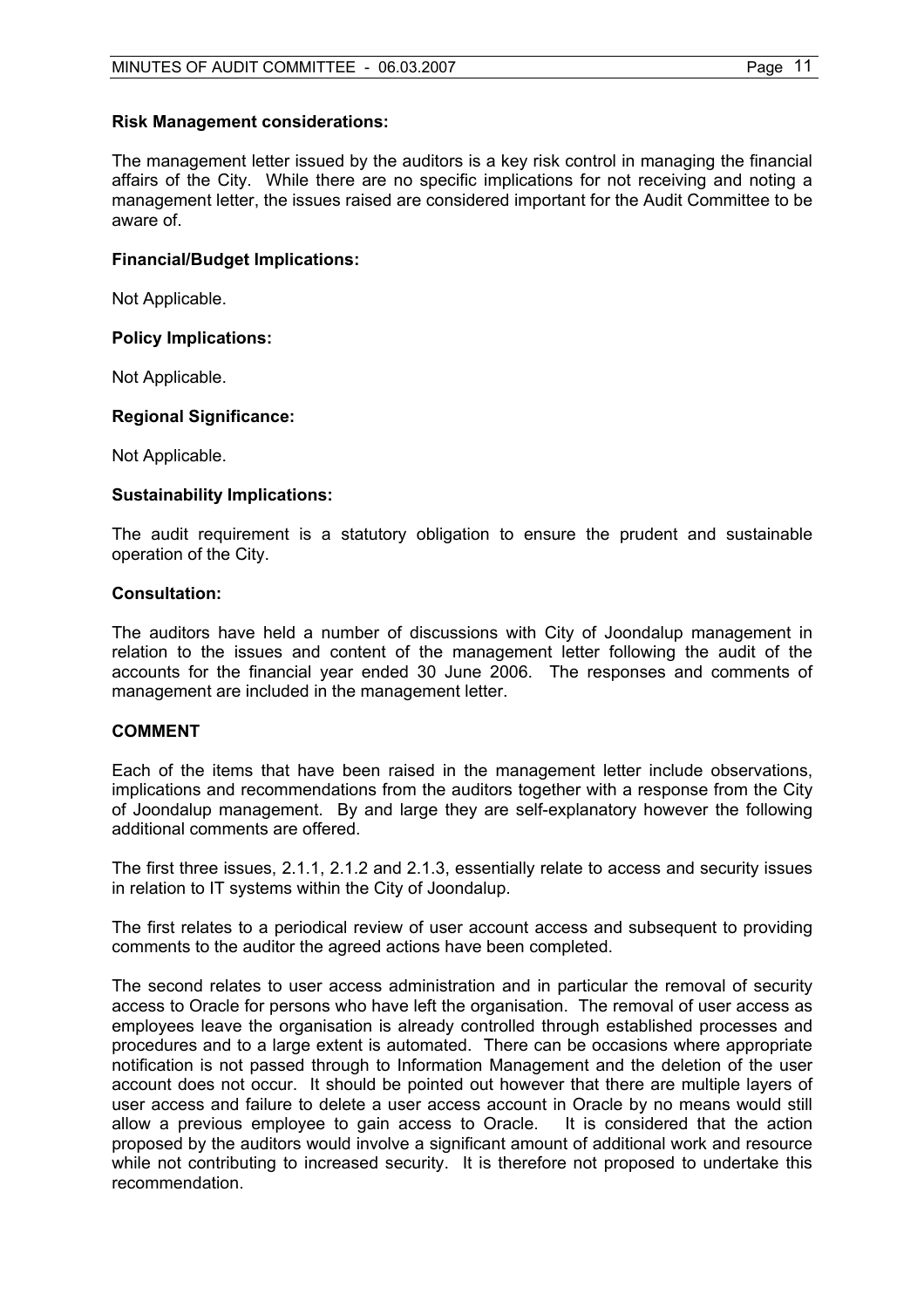The third item is in relation to periodical review of security logs. There is currently limited manual review of the security logs focussing on those considered the most important or greatest risk. To extend this as recommended by the auditors in the current situation would be an extremely laborious and time-consuming process relative to the additional level of security achieved. It is proposed in the new financial year to acquire some additional software management tools that will assist and extend the level of log monitoring.

Items 2.1.4 and 2.1.5 both relate to assets. In the first one the requirement to undertake a stocktake of fixed assets has been highlighted and this requirement is acknowledged. This is intended to be undertaken in conjunction with the 2006/07 financial accounts. The second relates to infrastructure assets and their valuation. It is acknowledged that the costing of these assets needs review and again this will be undertaken as part of the 2006/07 financial accounts.

The final item, 2.1.6, relates to staff acknowledging the policy in relation to online services as new employees commence at the City and subsequent to providing comments to the auditor the agreed actions have been completed.

#### **ATTACHMENTS**

Attachment 1 City of Joondalup Management Letter for the year ended 30 June 2006.

#### **VOTING REQUIREMENTS**

Simple Majority

**MOVED Cr Amphlett, SECONDED Cr Currie that the Audit Committee RECOMMENDS to Council that the report on the Management Letter by the auditors in relation to the audit of the annual financial accounts for the financial year ended 30 June 2006 be RECEIVED and the management responses to each of the issues raised be supported.** 

Discussion ensued. Cr Magyar raised a query in relation to the length of time the City retains security logs.

#### The Motion was Put and **CARRIED** (5/0)

**In favour of the Motion:** Mayor Pickard, Crs McLean, Magyar, Amphlett and Currie.

*Appendix 3 refers* 

## **ITEM 6 APPOINTMENT OF EXTERNAL MEMBER OF AUDIT COMMITTEE - [50068]**

**WARD:** All

**RESPONSIBLE** Mr Mike Tidy **DIRECTOR:** Corporate Services

#### **PURPOSE**

For the Committee to consider the appointment of an external member to the Audit Committee.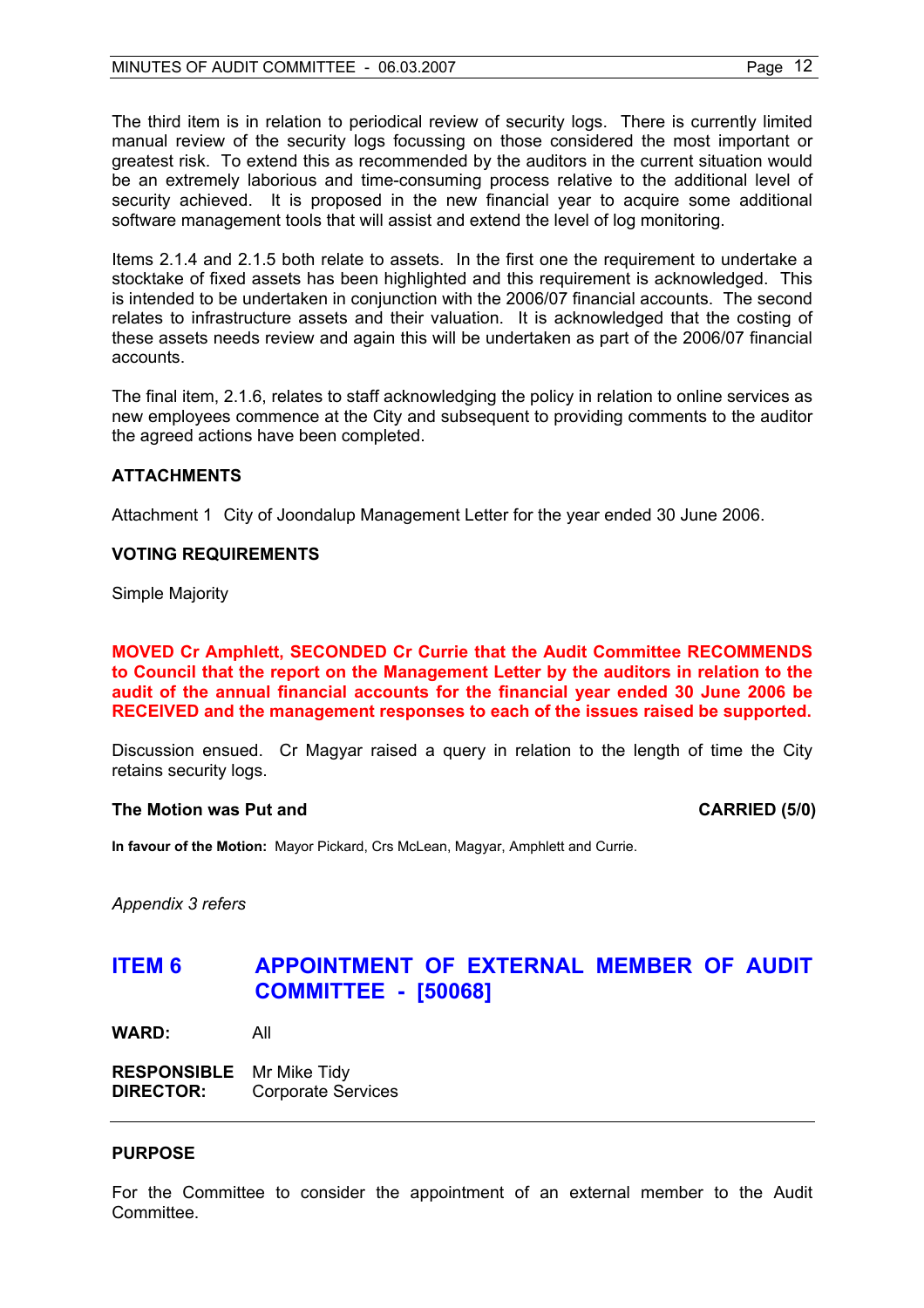#### **EXECUTIVE SUMMARY**

The Terms of Reference of the Audit Committee provide for an external member, ie not a Council member or staff member, to be appointed to the Audit Committee. An invitation to express an interest in becoming an external member of the Audit Committee was advertised in September 2006 and resulted in only one response. The respondent does not reside or work in the City of Joondalup.

*It is recommended that the City READVERTISES for an external member representative on the Audit Committee in the Joondalup and Wanneroo Times only.* 

#### **BACKGROUND**

The City of Joondalup's Audit Committee Charter provides in Section 4 dealing with Membership for the appointment of one representative to the Audit Committee who is external to the operations of the City of Joondalup. In August 2006 Council amended the Audit Committee Charter in relation to the external member representative to include a new clause 4.7

*"That when appointing the external member to the Audit Committee as detailed within the Audit Charter, the Council may prefer to appoint a person who is enrolled to vote in the elections for the City of Joondalup in accordance with the provisions of the Local Government Act, 1995".* 

In September 2006 the position of external member on the Audit Committee was advertised in the West Australian with expressions of interest sought from suitably qualified and experienced persons. Only one response was received. A copy of that response is at Attachment 1.

#### **DETAILS**

#### **Issues and options considered:**

The single respondent to the advertisement is a chartered accountant and a registered company auditor who has an extensive background in auditing, accounting and finance. The applicant has no connections to the City of Joondalup and although he is aware of the area he does not live or work within the City of Joondalup.

In subsequent discussions the respondent expressed the view that his interest in the role was to get involved in some community type work and a desire to be involved in a charity or to participate on an Audit Committee and this role fitted that criteria.

The inclusion of a new clause 4.7 as set out in the background above reflects the Council's preference for a person who resides within the City of Joondalup to be the external member of the Audit Committee. It is felt therefore that the recommended approach would be to decline the application that has presently been received and for the City to readvertise.

The advertisement in The West Australian would have only been noticed by those who are inclined to look at the Public Notices section and not by the general reader. It is suggested that it may be more appropriate in trying to focus on a City of Joondalup resident by advertising in the local press only rather than The West Australian.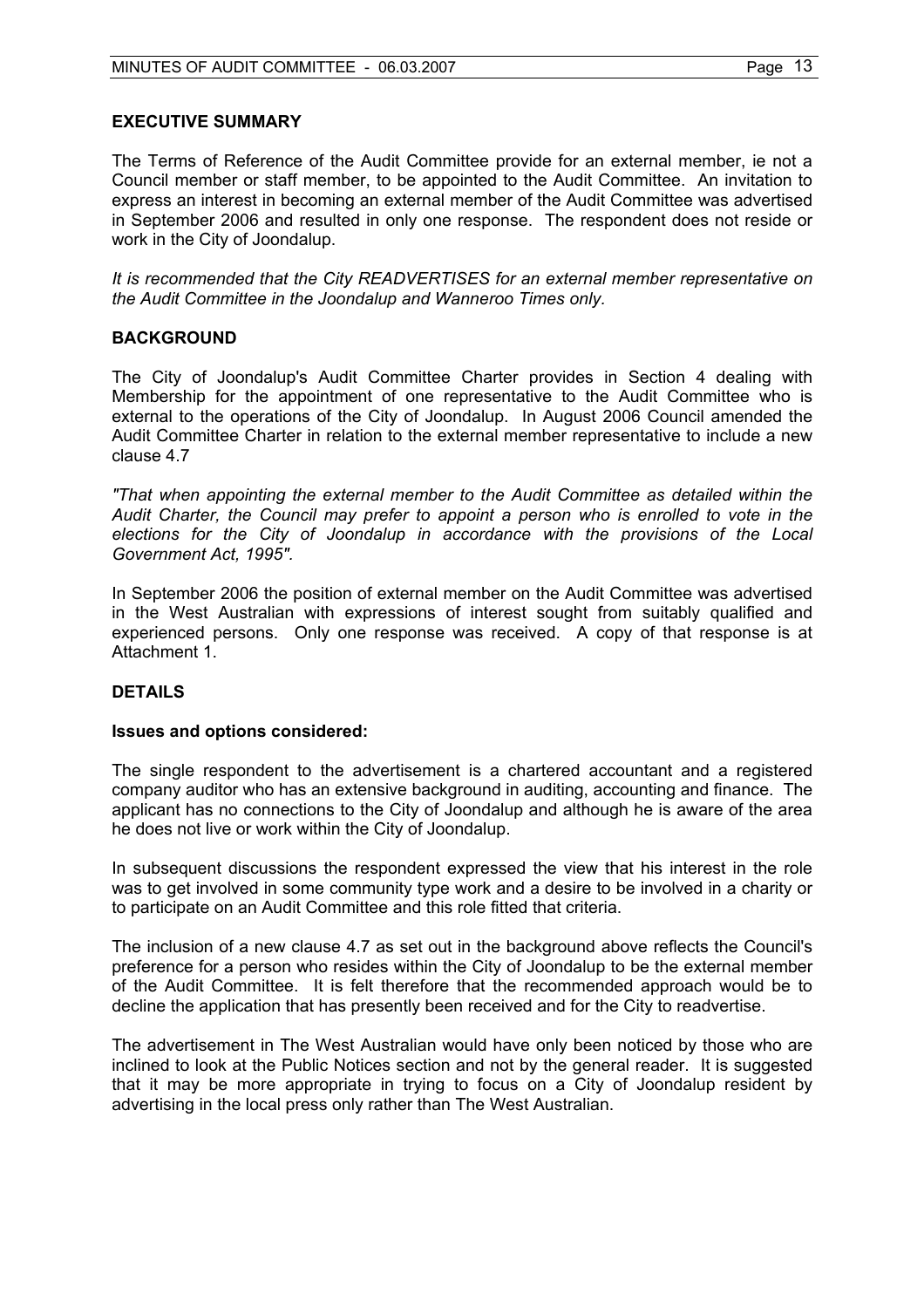#### **Link to Strategic Plan:**

- 4.2.1 Provide efficient and effective service delivery
- 4.3.3 Provide fair and transparent decision making processes.

#### **Legislation – Statutory Provisions:**

Section 5.8 of the Local Government Act 1995 provides for a local government to establish a committee to assist Council.

Division 7.1A of Part 7 of the Local Government Act 1995 deals with the establishment, membership, decision-making and duties that a local government can delegate to an Audit Committee.

The Local Government (Audit) Regulations 1996 also includes provisions, which deal with the functions of an Audit Committee.

#### **Risk Management considerations:**

The Audit Committee is an important element of risk management and a contributor to the mitigation of risk. It plays a significant oversight role. Having an external member on that Committee adds an additional element to that oversight role by bringing a focus that is not influenced by other issues before Council. It offers the opportunity for input from a fresh perspective.

#### **Financial/Budget Implications:**

Not Applicable.

#### **Policy Implications:**

Although not strictly speaking a policy, there is an Audit Committee Charter, which makes provision for the objectives, functions and operation of the Audit Committee. Section 4 of the Charter sets out provisions in relation to membership and that includes clauses making provision for the appointment of an external member to the Audit Committee.

#### **Regional Significance:**

Not Applicable.

#### **Sustainability Implications:**

Not Applicable.

#### **Consultation:**

There was brief consultation with the single respondent to the advertisement for expressions of interest for an external member on the Audit Committee.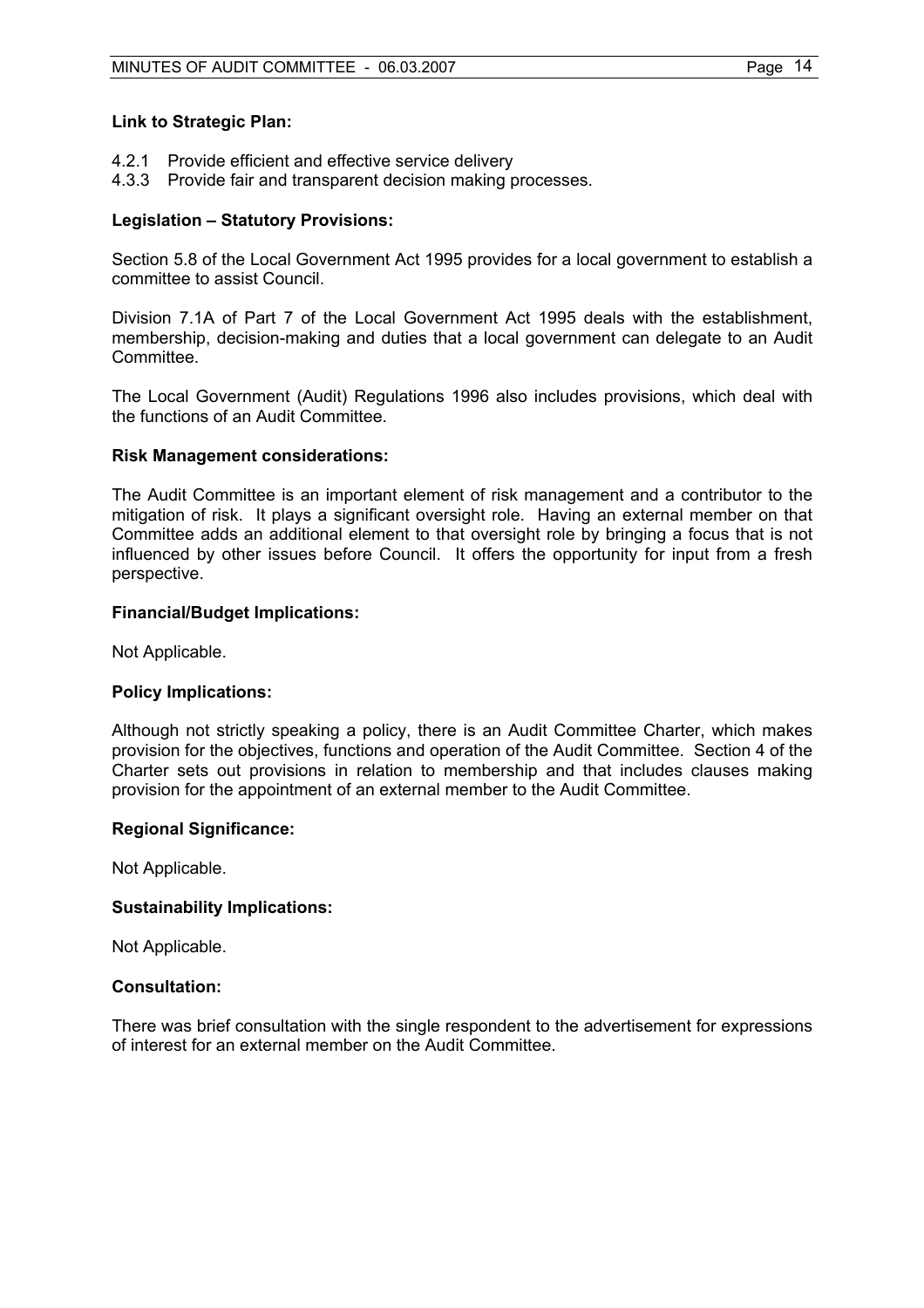#### **COMMENT**

While the applicant who has responded to the advertisement has a strong auditing, accounting and finance background he has no connection either through residency or work with the City of Joondalup. Council recently amended the Audit Committee Charter in relation to the external member to reflect strong preference for the external member to be a City of Joondalup resident.

It is felt that the placement of the last advertisement in the Public Notices section of The West Australian may have been a contributing factor to the lack of interest or response. The range of persons who would normally look at that section of the paper is relatively limited. It is suggested therefore that Council readvertise but this time only in the local papers circulating in the district. This would directly target City of Joondalup residents.

#### **ATTACHMENTS**

Attachment 1 Response to request for expression of interest for an external member on the Audit Committee Attachment 2 Audit Committee Charter

#### **VOTING REQUIREMENTS**

Simple Majority

**MOVED Cr Currie, SECONDED Mayor Pickard that the City READVERTISES for an external member representative on the Audit Committee in the Joondalup and Wanneroo Times only.** 

**AMENDMENT MOVED Cr Magyar, SECONDED Cr Currie that the words "for the term October 2007 to October 2009" be added after the word "committee".** 

Mayor Pickard foreshadowed his intention to move a different motion should the Amendment under consideration not be successful.

#### The Amendment was Put and **CARRIED** (3/2)

**In favour of the Amendment:** Crs Currie, McLean and Magyar **Against the Amendment:** Mayor Pickard and Cr Amphlett

#### **The Original Motion as amended, being:**

**That the City READVERTISES for an external member representative on the Audit Committee for the term October 2007 to October 2009 in the Joondalup and Wanneroo Times only.** 

#### **was Put and CARRIED (5/0) CARRIED (5/0)**

**In favour of the Motion:** Mayor Pickard, Crs McLean, Magyar, Amphlett and Currie.

*Appendix 4 refers* 

*Manager, Financial Services left the Room at 1930 hrs.*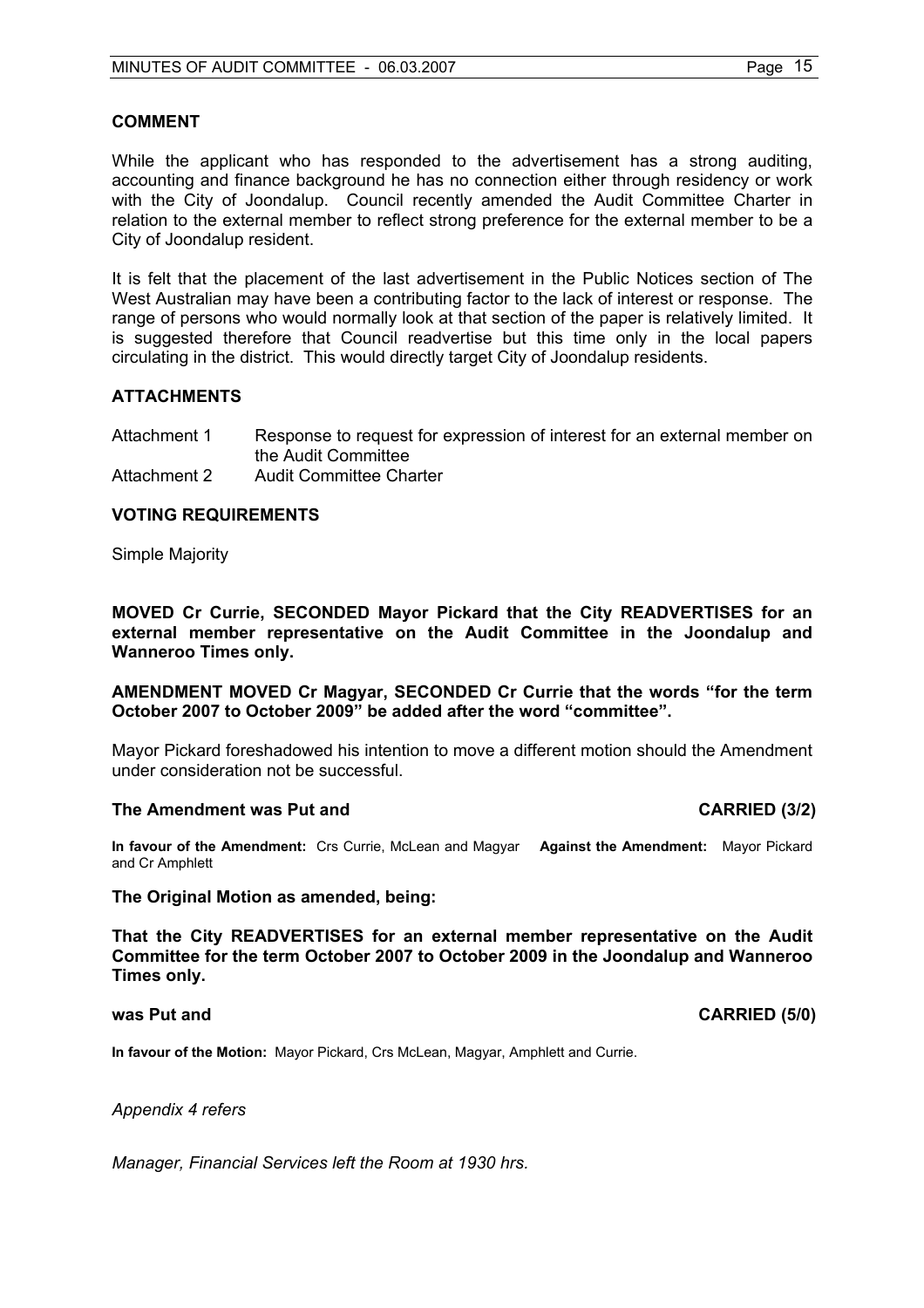## **ITEM 7 MICROSOFT EXCHANGE EMAIL PROBLEM - 20-22 DECEMBER 2006 - [03777]**

**WARD:** All

**RESPONSIBLE** Mr Mike Tidy **DIRECTOR:** Corporate Services

#### **PURPOSE**

To provide background on the issues associated with the email failure prior to Christmas in December 2006.

#### **EXECUTIVE SUMMARY**

The City's email system failed in the three working days immediately prior to Christmas in December 2006. Information Management have undertaken a debrief in relation to the issues that concerned this failure, the recovery and what can be done in the future to avoid a repetition of this situation.

*It is recommended that the Audit Committee NOTES the report into the Microsoft Exchange email system failure in December 2006.* 

#### **BACKGROUND**

Early morning on Thursday 21 December 2006 the City's Microsoft Exchange email system failed. While recovery actions commenced immediately, the email system could not be restored until late on Friday 22 December 2006. The loss of the email service impacted on Elected Members, staff and external parties who communicate with the City via email. All email from Wednesday 20 December was lost and also most of the external email from Thursday and Friday. Faxes that were received via the City's fax gateway could not be processed via the email system on the Thursday and Friday, although no faxes were lost. Copies of emails stored in personal folders could not be restored until Wednesday 27 December 2006.

#### **DETAILS**

The City uses Microsoft Exchange for its email system. In layman's terms the basic structure of the email system comprises three components:

- Microsoft Exchange application software that resides on a dedicated server.
- The data that comprises all of the email traffic (inbox, sent items and personal folders) held on a data storage system commonly referred to as a SAN (Storage Area Network).
- Specialised hardware devices and software (hereafter called the "SAN link") that enables the Exchange server to communicate to the SAN and through which the Exchange server is able to know where and how all of the mail data is located and can store and retrieve those emails.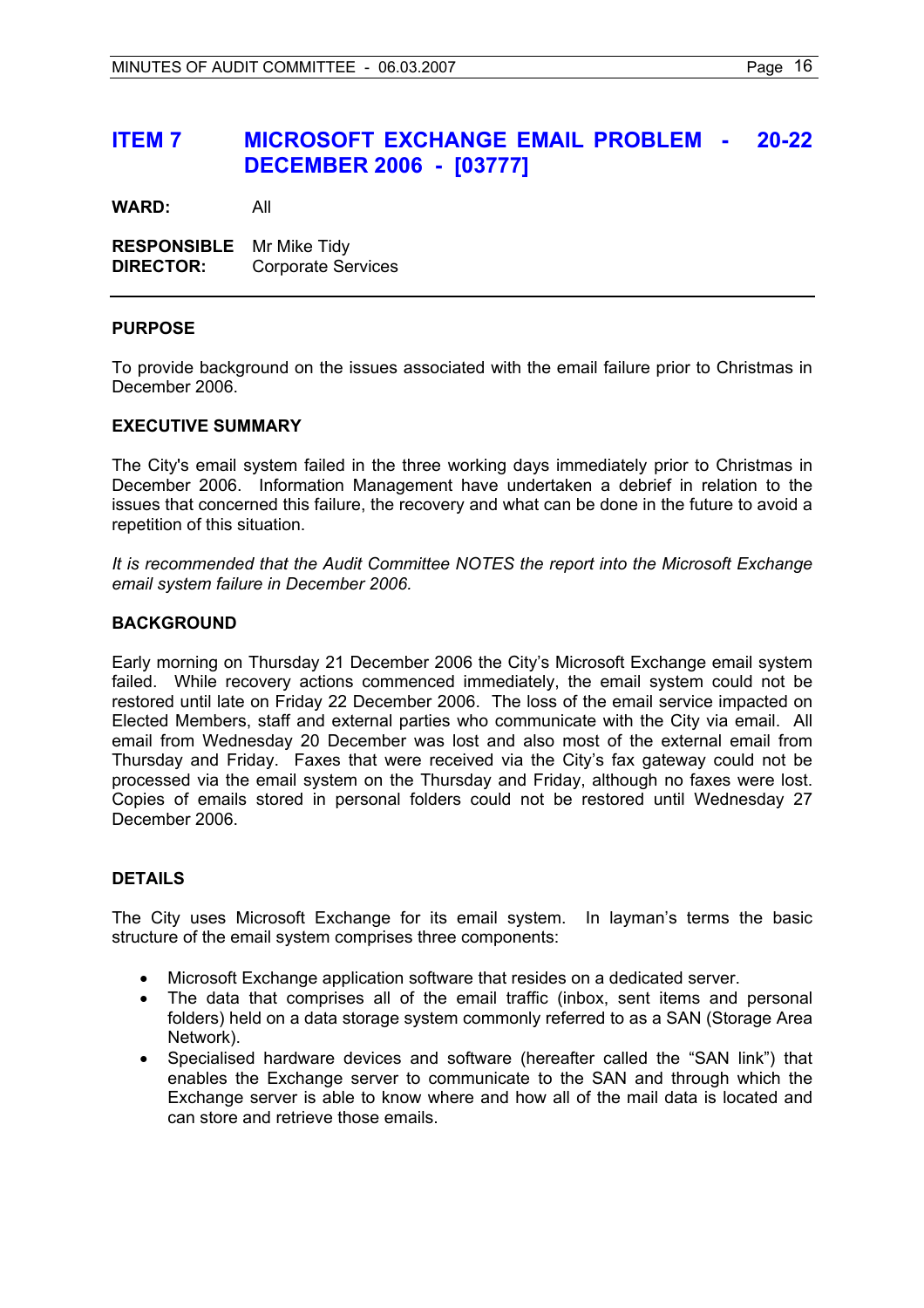It was a failure of the SAN link, specifically the software element (Volume Manager) that failed and not the Exchange server or the SAN. While the Exchange application was operational it was not a functional system as it could not connect to the SAN to retrieve the email.

Despite extensive investigations, including by the suppliers of the software, the precise cause of the failure has not been able to be identified.

Ironically most of the City's key servers have a redundant SAN link except the Exchange server until shortly before the incident. A week prior to the email failure a redundant SAN link was installed on the Exchange server to improve the resilience of the system. Notwithstanding that the redundant SAN link was added, it was done so a week earlier and the system functioned perfectly for a week before it failed. It was also the case that the hardware and software itself did not fail, but software configuration information was irreversibly corrupted.

The failure was immediately apparent at the time that it occurred. Following the failure the subsequent delays in getting the system back up and running were all related to trying to recover the email system and also ensure that in the process ongoing email traffic was also recovered. After numerous attempts at following through a series of different recovery processes with technical support provided by the software vendors onsite, each one of the options followed failed to fully recover the system. As a last resort attempts to preserve and recover all the email traffic received while the system was down were abandoned and the focus was placed on simply recovering the emails at the time of the last successful backup, which was Tuesday evening.

#### **Link to Strategic Plan:**

Not Applicable.

#### **Legislation – Statutory Provisions:**

Not Applicable.

#### **Risk Management considerations:**

The failure in the first instance and the difficulties experienced in the subsequent recovery raise a number of issues in terms of risk management which have been identified and examined in a debrief that was conducted following recovery of the email system.

Issues identified in the debrief covered backups, disaster testing, the specific software used for communication between servers and the SAN, staff training, support for the software that is used, documentation and a number of other issues. Not all of these items raised significant issues or even necessarily high priority ones however, some have been put into immediate effect where the requirement is obvious and simple. Independent of this issue, the IT Strategic Plan already proposes an upgrade of Microsoft Exchange to Exchange 2007 in the 2007/08 financial year and some of the issues that have arisen from this incident will be addressed in that implementation.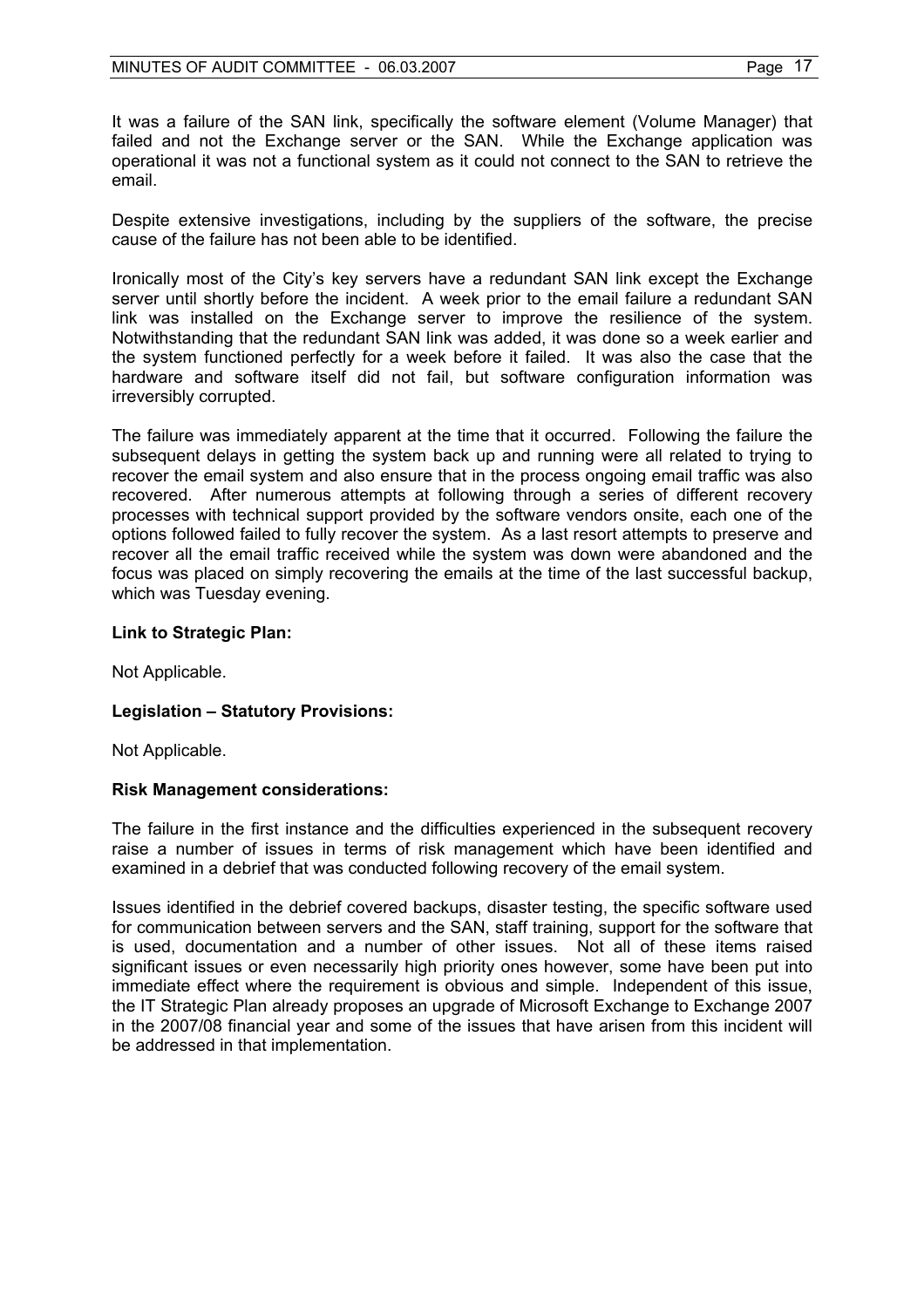Examples of both scenarios are:

- **An immediate change:** All mail passes through the scan mail server before it gets to the exchange server. The scan mail server has the ability to store and queue all email traffic if the exchange server is not functioning and could hold up to four days of incoming mail. Should the mail system go down again, the connection between the Exchange server and the scan mail server will be disconnected immediately. On this occasion that was not done early in the process because by rights the Exchange recovery procedures should have been able to recover the emails. From now on this will be done immediately as a matter of course.
- **To be addressed with the Exchange 2007 upgrade:** A very quick response to recover the email system would be to have a complete Microsoft Exchange backup environment. Effectively this duplicates the Exchange system and would kick in almost immediately should the primary system fail. With the imminent upgrade as proposed in 2007/08, which will be a major task, there is not a lot to be gained by implementing a back up environment with the current version. Notwithstanding this recent incident the mail system has been very reliable for many years. The backup environment will be included in the specifications for the Exchange 2007 upgrade.

#### **Financial/Budget Implications:**

There are no financial implications within the current financial year for the course of action described but there will be some issues coming out of this incident that ought to be addressed and may have some financial impacts for the 2007/08 budget.

#### **Policy Implications:**

Not Applicable.

#### **Regional Significance:**

Not Applicable.

#### **Sustainability Implications:**

Not Applicable.

#### **Consultation:**

Information Management sought and obtained the best technical advice that they could from the various support services for the software and equipment that the City was using to assist them and advise them in relation to what had occurred and what needed to be done, to recover the email system.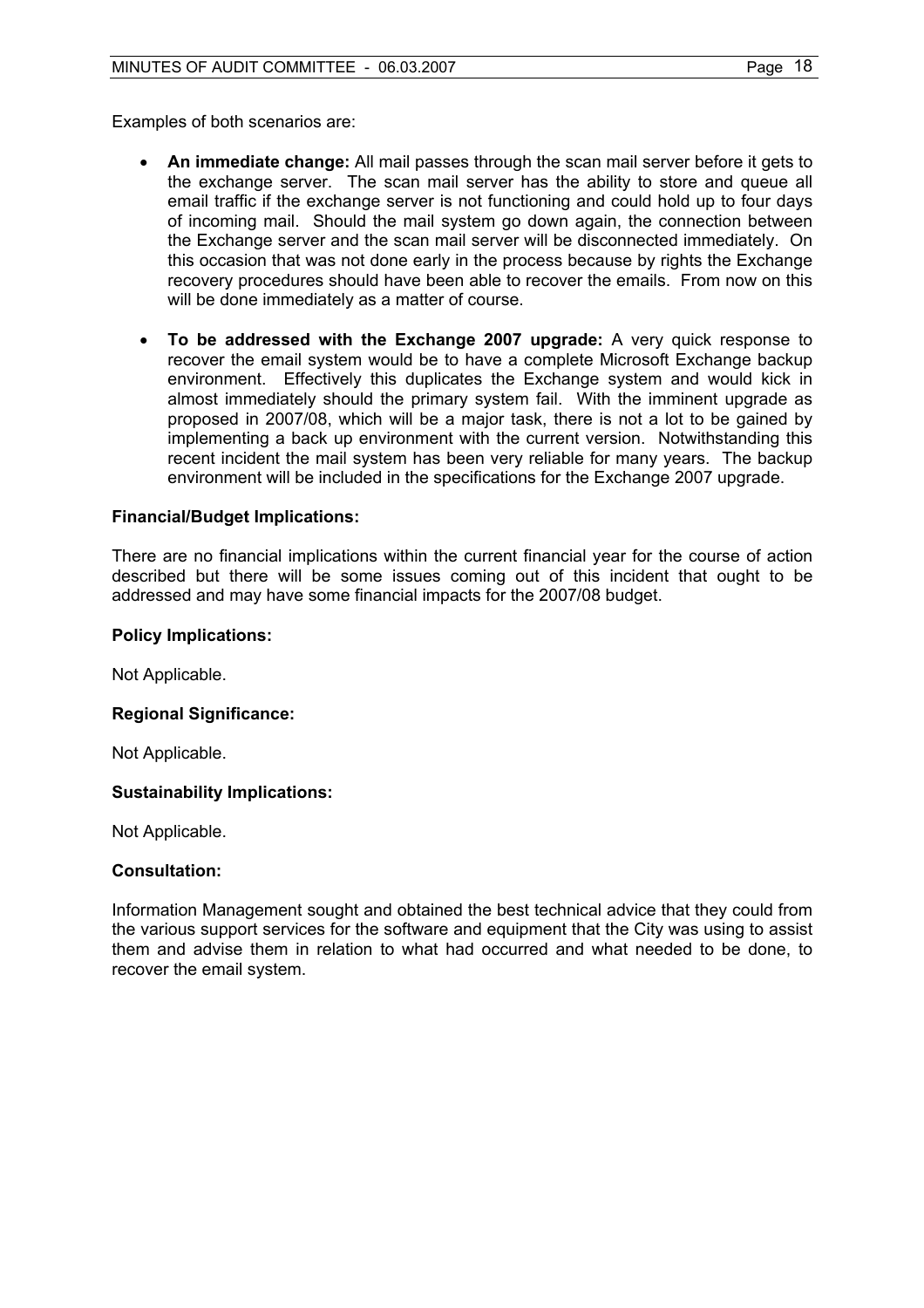#### **COMMENT**

As mentioned, Information Management undertook a detailed debrief following the recovery of the email system and examined the impacts, issues and identified a number of recommended actions some of which are referred to in this report.

Notwithstanding this particular incident and the difficulties that it created for the organisation, the email system prior to this has a very good record of reliability. The most frustrating outcome of the debrief is that despite the external technical expertise the precise cause of the problem has not been able to be identified and unfortunately therefore it cannot be said with confidence that it will not occur again.

At this point there have been changes put in place, most of which address the issues of the recovery process. Information Management are confident that should a similar incident arise that the recovery process would be quicker and smoother without the significant loss of data that occurred on this occasion. Plans are in place to address the issue of putting in place a clustered Microsoft Exchange environment and this will be done in conjunction with the planned Exchange 2007 upgrade in the 2007/08 financial year. Under a clustered Exchange setup, two servers are deployed to share the workload. Should one of the servers fail, the second server will automatically take over the workload from the failed server. With this future planned upgrade, which will be a major exercise, and the up until now inherent reliability of the email system it is not considered that the City should go to the expense of duplicating the Microsoft Exchange environment for the current version of Exchange Server in the short term.

#### **ATTACHMENTS**

Not Applicable.

#### **VOTING REQUIREMENTS**

Simple Majority.

#### **MOVED Cr Amphlett, SECONDED Cr Currie that the Audit Committee NOTES the report into the Microsoft Exchange email system failure in December 2006.**

Discussion ensued.

#### **The Motion was Put and CARRIED (5/0) CARRIED (5/0)**

**In favour of the Motion:** Mayor Pickard, Crs McLean, Magyar, Amphlett and Currie

## **ITEM 8 2006 COMPLIANCE AUDIT RETURN - [09492] [50068]**

**WARD:** All

| <b>RESPONSIBLE</b> | Mr Garry Hunt |
|--------------------|---------------|
| <b>DIRECTOR:</b>   | Office of CEO |

#### **PURPOSE**

To present the completed 2006 Compliance Audit Return to the Audit Committee prior to its submission to the Council for final adoption.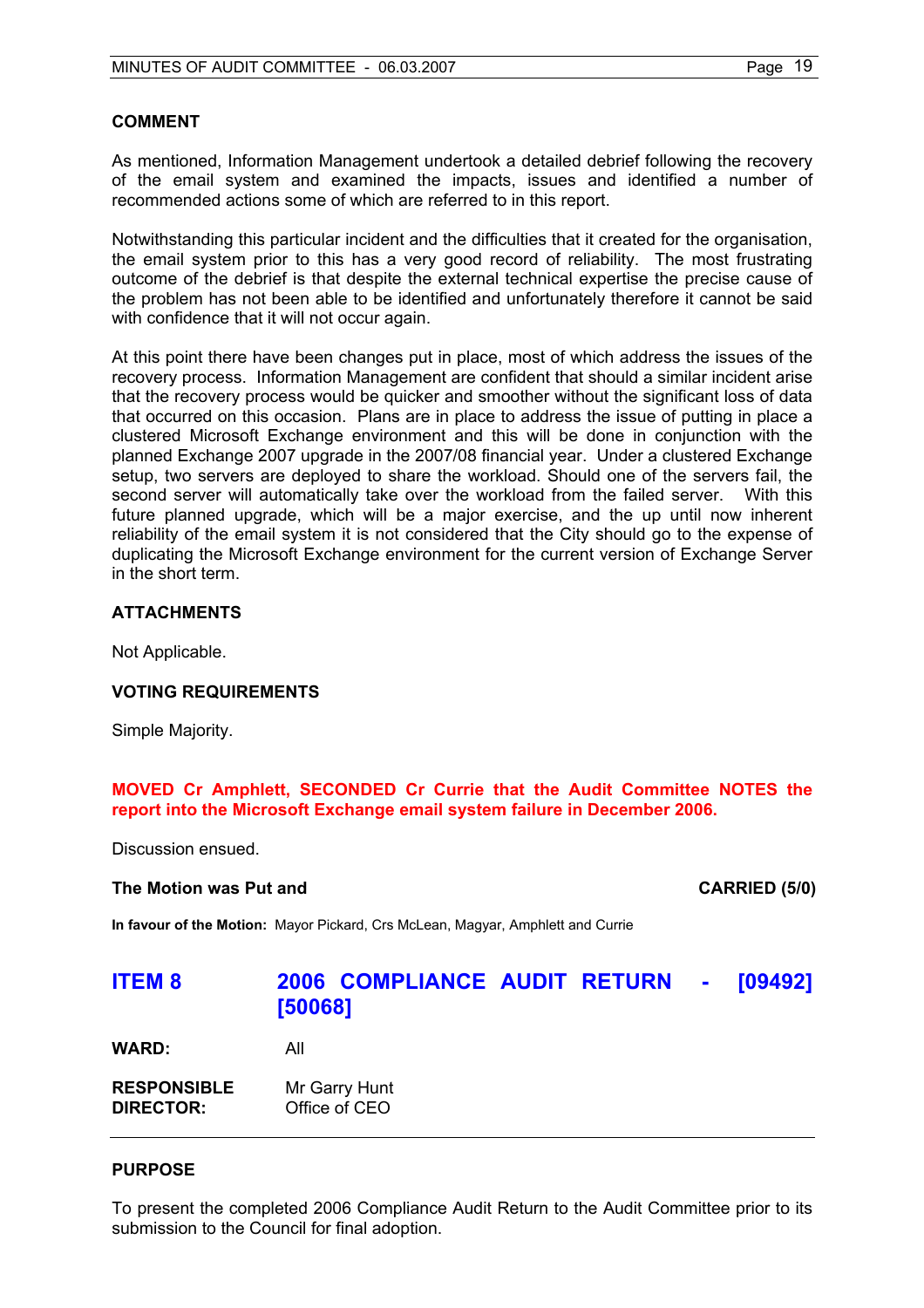#### **EXECUTIVE SUMMARY**

The Department of Local Government and Regional Development ("the Department") Compliance Audit Return ("Return") for the period 1 January 2006 to 31 December 2006 has been completed by the City.

#### **BACKGROUND**

The Department has taken the initiative to allow the 2006 Return to be completed online.

The structure of the Return has changed slightly, but the content remains the same with the Return covering the compliance categories of Local Laws, Tenders, Commercial Enterprises, Finance, Meeting Process, Local Government Employees, Disclosure of Interests, Delegations, Grants, Disposal of Property, Swimming Pools, Cemeteries, Caravans and Camping and Miscellaneous Provisions.

The 2006 Return incorporates all the statutory requirements listed in Regulation 13 of the Local Government (Audit) Regulations 1996, except those listed under Details in this report. This is intended to assist local governments to enhance or develop their internal control processes to ensure they include the statutory requirements of the legislation.

#### **DETAILS**

Certain provisions (Attachment 1 refers) have been omitted from the 2006 Return as some are not applicable to the return period or require further redrafting for the next year to suit the electronic format.

#### **Link to Strategic Plan:**

4.1 To manage the business in a responsible and accountable manner.

#### **Legislation – Statutory Provisions:**

Regulations 14 and 15 of the Local Government (Audit) Regulations 1996 state as follows:

#### **14 Compliance audit return to be prepared**

- (1) A local government is to carry out a compliance audit for the period 1 January to 31 December in each year.
- (2) After carrying out a compliance audit the local government is to prepare a compliance audit return in a form approved by the Minister.
- (3) A compliance audit return is to be:
	- (a) presented to the council at a meeting of the council;
	- (b) adopted by the council; and
	- (c) recorded in the minutes of the meeting at which it is adopted.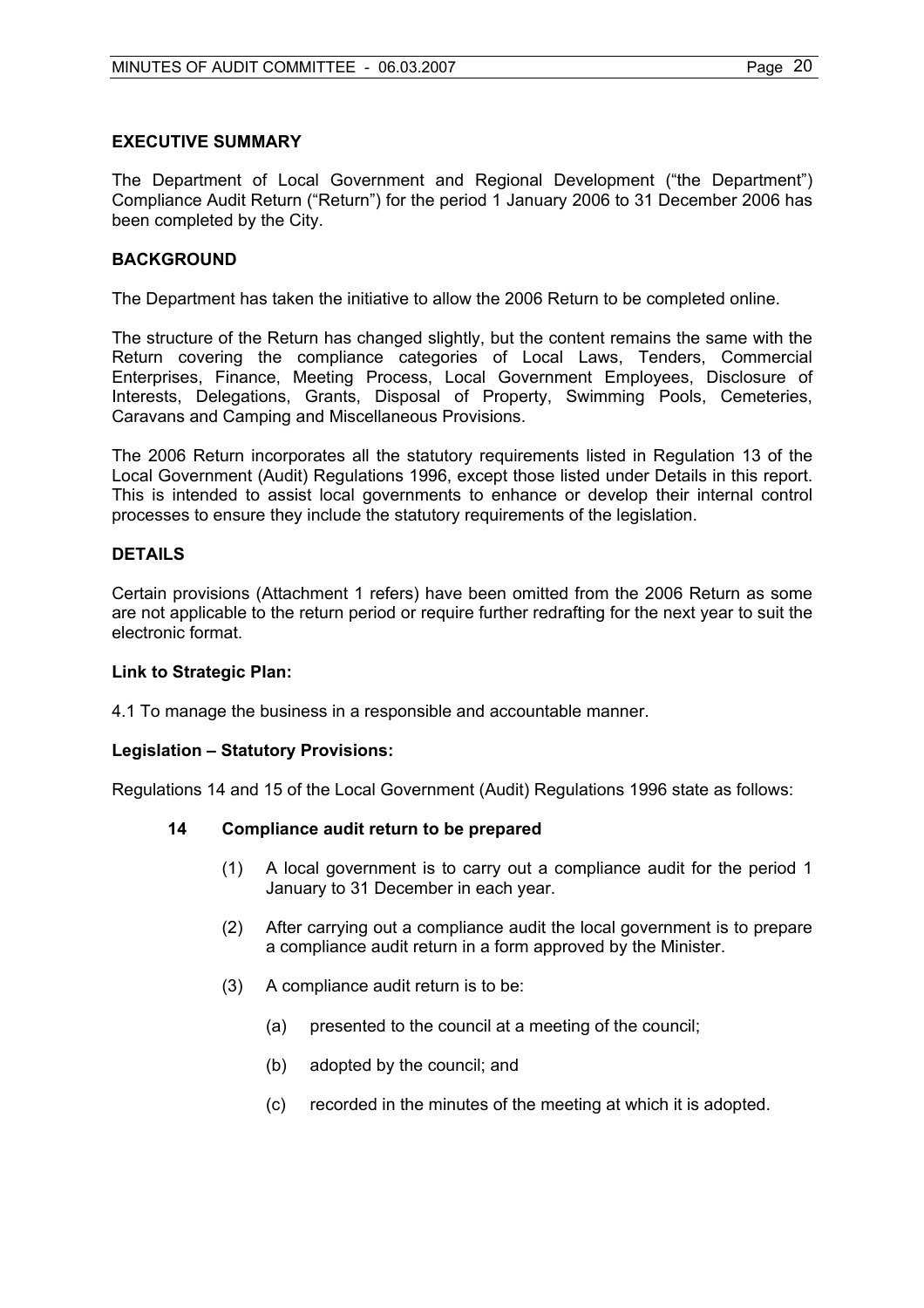#### **15 Completion of compliance audit**

- (1) After the compliance audit return has been presented to the council in accordance with regulation 14(3) a certified copy of the return together with:
	- (a) a copy of the relevant section of the minutes referred to in regulation 14(3)(c); and
	- (b) any additional information explaining or qualifying the compliance audit;

 is to be submitted to the Executive Director by 31 March next following the period to which the return relates.

(2) In this regulation:

"certified" in relation to a compliance audit return means signed by:

- (a) the mayor or president; and
- (b) the CEO.

#### **Risk Management considerations:**

The risk associated with the Council failing to consider Return would result in noncompliance with the legislative requirements of the Local Government Act 1995.

#### **Policy Implications:**

Not Applicable.

#### **Regional Significance:**

Not Applicable.

#### **Sustainability Implications:**

Not Applicable.

#### **Consultation:**

Not Applicable.

#### **COMMENT**

The position of Internal Auditor is vacant at this time, therefore a minor review was conducted by the Director Governance and Strategy and the Acting Manager Marketing, Communications and Council Support.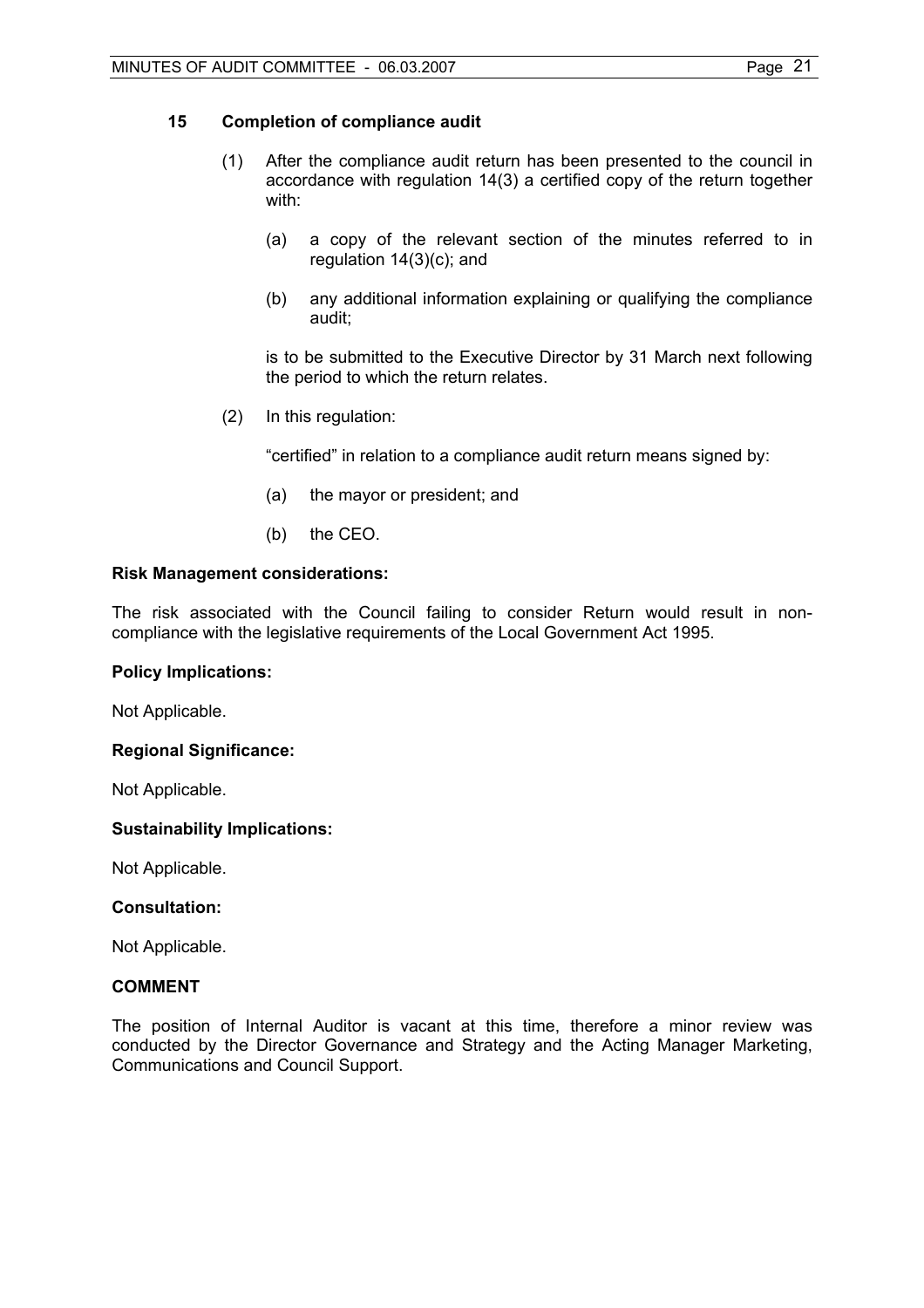#### **ATTACHMENTS**

Attachment 1 Provisions, Local Government Act 1995 and Regulations

Attachment 2 2006 Compliance Audit Return

#### **VOTING REQUIREMENTS**

Simple Majority

Note: It is a requirement of the Return that details of voting at the Council meeting be recorded in the Minutes.

**OFFICER'S RECOMMENDATION:** That the Audit Committee recommends that Council:

- 1 ADOPTS the completed Local Government Compliance Return for the period 1 January 2006 to 31 December 2006 forming Attachment 1 to this Report;
- 2 in accordance with Regulation 15 of the Local Government (Audit) Regulations 1996, SUBMITS the completed Compliance Audit Return to the Department of Local Government and Regional Development.

**MOVED Mayor Pickard, SECONDED Cr Magyar that the Audit Committee recommends that Council:** 

- **1 ADOPTS the completed Local Government Compliance Return for the period 1 January 2006 to 31 December 2006 forming Attachment 1 to this Report;**
- **2 in accordance with Regulation 15 of the Local Government (Audit) Regulations 1996, SUBMITS the completed Compliance Audit Return to the Department of Local Government and Regional Development;**
- **3 REQUESTS the Department of Local Government and Regional Development to prepare a Local Government Compliance Audit Return that lists all requirements set forth in the table to Audit Regulation 13 to assist local governments to undertake the audit.**

#### **The Motion was Put and CARRIED (5/0) CARRIED (5/0)**

**In favour of the Motion:** Mayor Pickard, Crs McLean, Magyar, Amphlett and Currie.

*Appendix 5 refers*